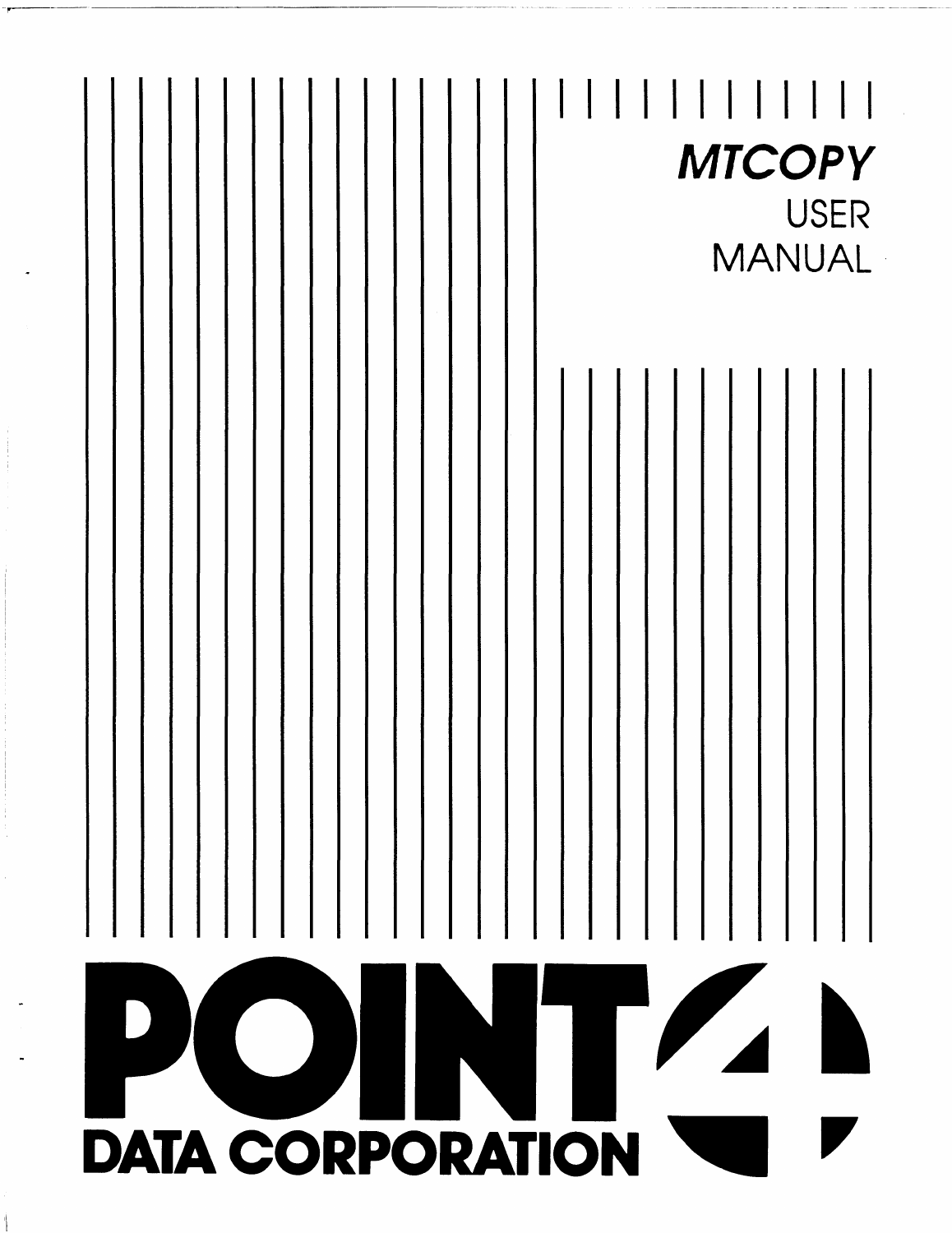$\bar{t}$  $\mathcal{L}^{\text{max}}_{\text{max}}$  $\mathcal{L}^{\pm}$ k,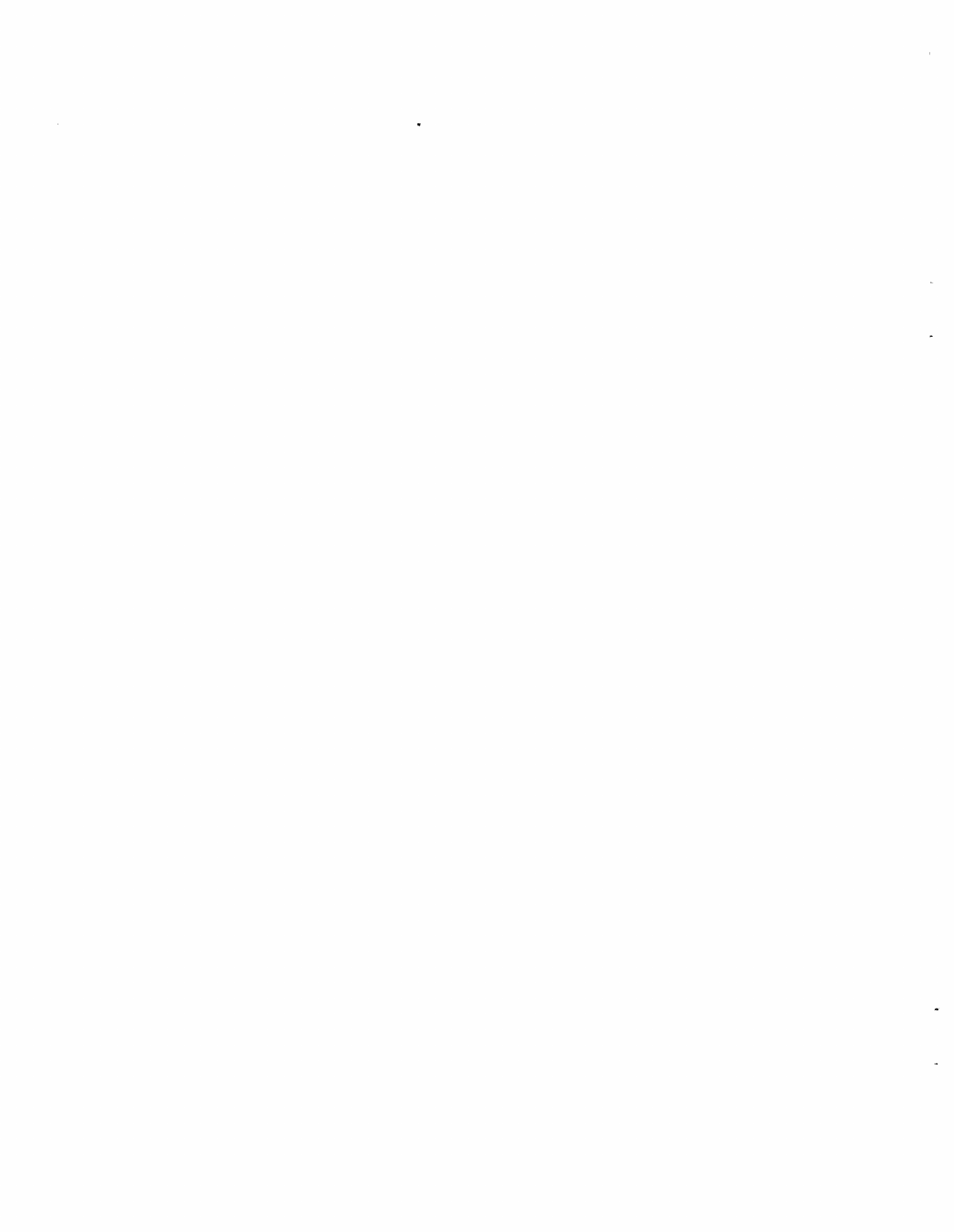# *MTCOPY*  USER MANUAL<sup>.</sup>

**MTCOPY** was developed by DTR Business Systems, Inc. POINT 4 is an authorized distributor.

# **Revision 20**





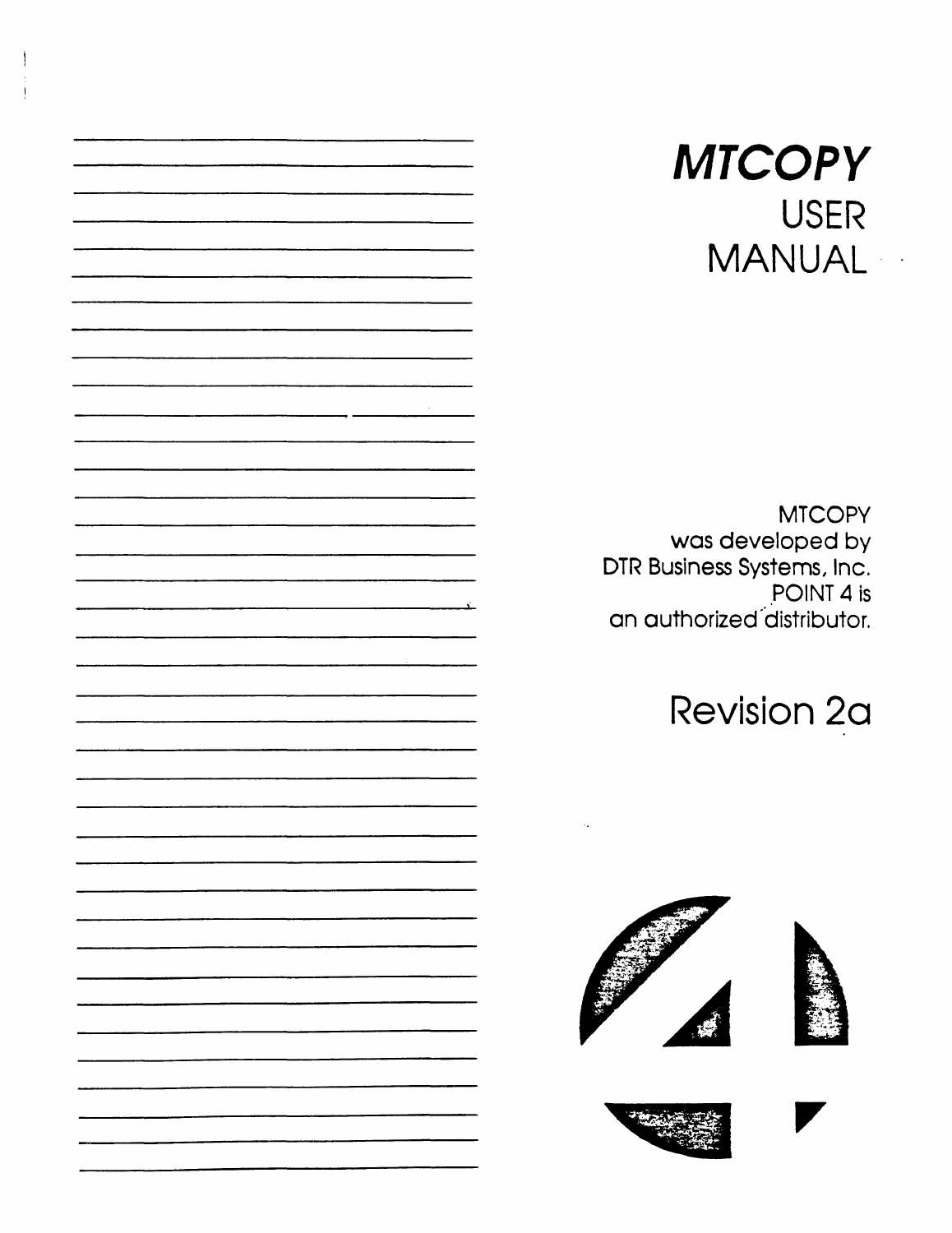$\sim 10^6$ 

 $\label{eq:2.1} \mathbf{A} = \mathbf{A} \mathbf{A} + \mathbf{A} \mathbf{A} + \mathbf{A} \mathbf{A} + \mathbf{A} \mathbf{A} + \mathbf{A} \mathbf{A} + \mathbf{A} \mathbf{A} + \mathbf{A} \mathbf{A} + \mathbf{A} \mathbf{A} + \mathbf{A} \mathbf{A} + \mathbf{A} \mathbf{A} + \mathbf{A} \mathbf{A} + \mathbf{A} \mathbf{A} + \mathbf{A} \mathbf{A} + \mathbf{A} \mathbf{A} + \mathbf{A} \mathbf{A} + \mathbf{A} \mathbf$  $\label{eq:2.1} \mathcal{L}(\mathcal{L}^{\text{max}}_{\mathcal{L}}(\mathcal{L}^{\text{max}}_{\mathcal{L}}(\mathcal{L}^{\text{max}}_{\mathcal{L}}(\mathcal{L}^{\text{max}}_{\mathcal{L}^{\text{max}}_{\mathcal{L}}})))))$ 

 $\label{eq:2.1} \mathcal{L}_{\mathcal{A}}(x) = \mathcal{L}_{\mathcal{A}}(x) + \mathcal{L}_{\mathcal{A}}(x) + \mathcal{L}_{\mathcal{A}}(x)$ 

 $\label{eq:2.1} \frac{1}{\sqrt{2\pi}}\int_{\mathbb{R}^3}\frac{1}{\sqrt{2\pi}}\int_{\mathbb{R}^3}\frac{1}{\sqrt{2\pi}}\int_{\mathbb{R}^3}\frac{1}{\sqrt{2\pi}}\int_{\mathbb{R}^3}\frac{1}{\sqrt{2\pi}}\int_{\mathbb{R}^3}\frac{1}{\sqrt{2\pi}}\int_{\mathbb{R}^3}\frac{1}{\sqrt{2\pi}}\int_{\mathbb{R}^3}\frac{1}{\sqrt{2\pi}}\int_{\mathbb{R}^3}\frac{1}{\sqrt{2\pi}}\int_{\mathbb{R}^3}\frac{1$  $\mathcal{L}^{\text{max}}_{\text{max}}$  and  $\mathcal{L}^{\text{max}}_{\text{max}}$ 

 $\mathcal{S}_{\mathcal{A}}$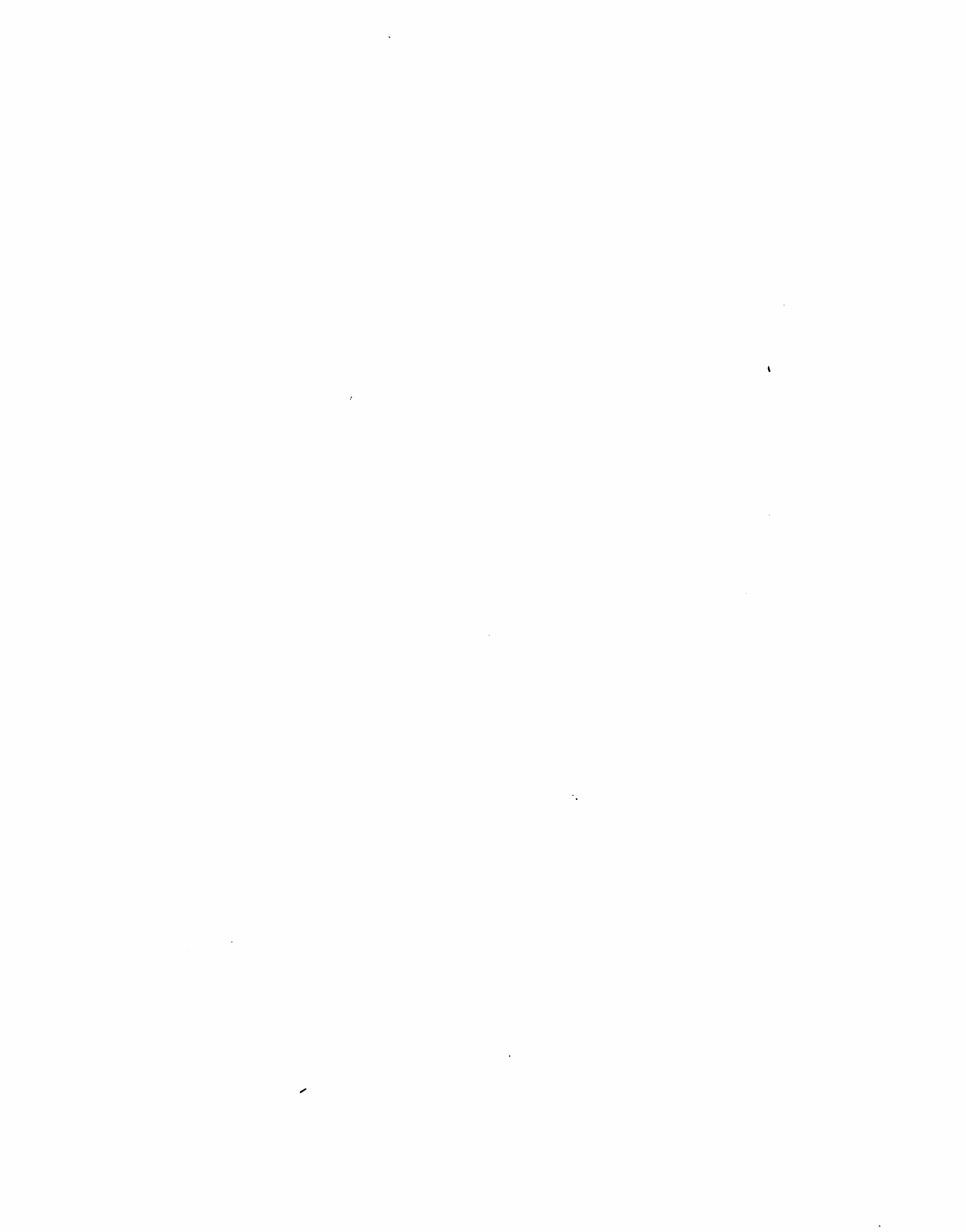

# **MTCOPY** User Manual

**MTCOPY** was developed by<br>DTR Business Systems, Inc. · POINT 4 Is an authorized distributor.

Revision 2a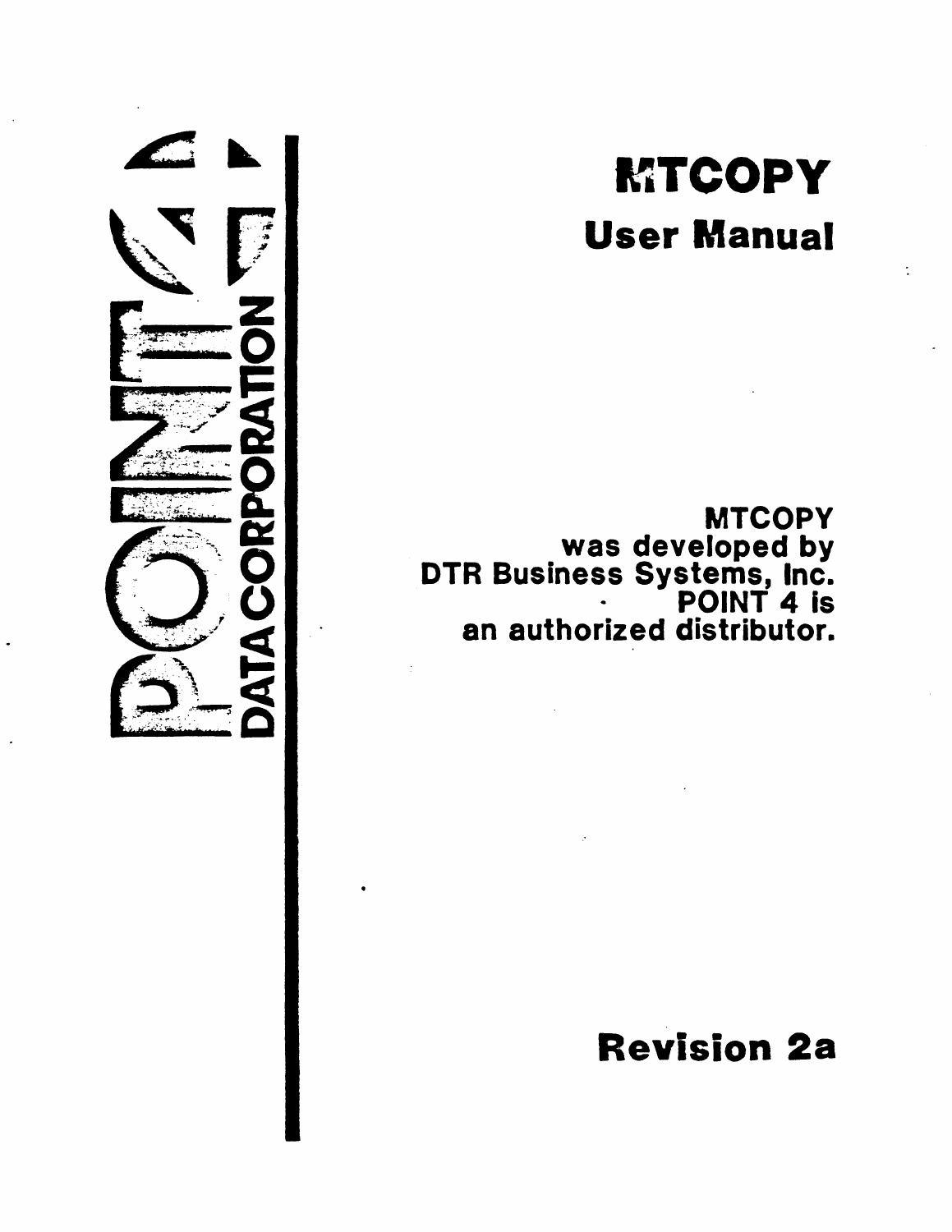$\label{eq:2.1} \frac{1}{\sqrt{2}}\int_{\mathbb{R}^3}\frac{1}{\sqrt{2}}\left(\frac{1}{\sqrt{2}}\right)^2\frac{1}{\sqrt{2}}\left(\frac{1}{\sqrt{2}}\right)^2\frac{1}{\sqrt{2}}\left(\frac{1}{\sqrt{2}}\right)^2\frac{1}{\sqrt{2}}\left(\frac{1}{\sqrt{2}}\right)^2\frac{1}{\sqrt{2}}\left(\frac{1}{\sqrt{2}}\right)^2\frac{1}{\sqrt{2}}\frac{1}{\sqrt{2}}\frac{1}{\sqrt{2}}\frac{1}{\sqrt{2}}\frac{1}{\sqrt{2}}\frac{1}{\sqrt{2}}$ 

 $\label{eq:2.1} \mathcal{L}(\mathcal{L}^{\text{max}}_{\mathcal{L}}(\mathcal{L}^{\text{max}}_{\mathcal{L}}))\leq \mathcal{L}(\mathcal{L}^{\text{max}}_{\mathcal{L}}(\mathcal{L}^{\text{max}}_{\mathcal{L}}))$ 

 $\label{eq:2.1} \frac{1}{\left\| \left( \frac{1}{\sqrt{2}} \right)^2 \right\|_{\mathcal{H}^1}^2} \leq \frac{1}{\sqrt{2}} \left( \frac{1}{\sqrt{2}} \right)^2 \left( \frac{1}{\sqrt{2}} \right)^2 \leq \frac{1}{\sqrt{2}} \left( \frac{1}{\sqrt{2}} \right)^2 \leq \frac{1}{\sqrt{2}} \left( \frac{1}{\sqrt{2}} \right)^2 \leq \frac{1}{\sqrt{2}} \left( \frac{1}{\sqrt{2}} \right)^2 \leq \frac{1}{\sqrt{2}} \left( \frac{1}{\sqrt{2}} \right)^2 \$ 

 $\mathcal{O}(\mathcal{F})$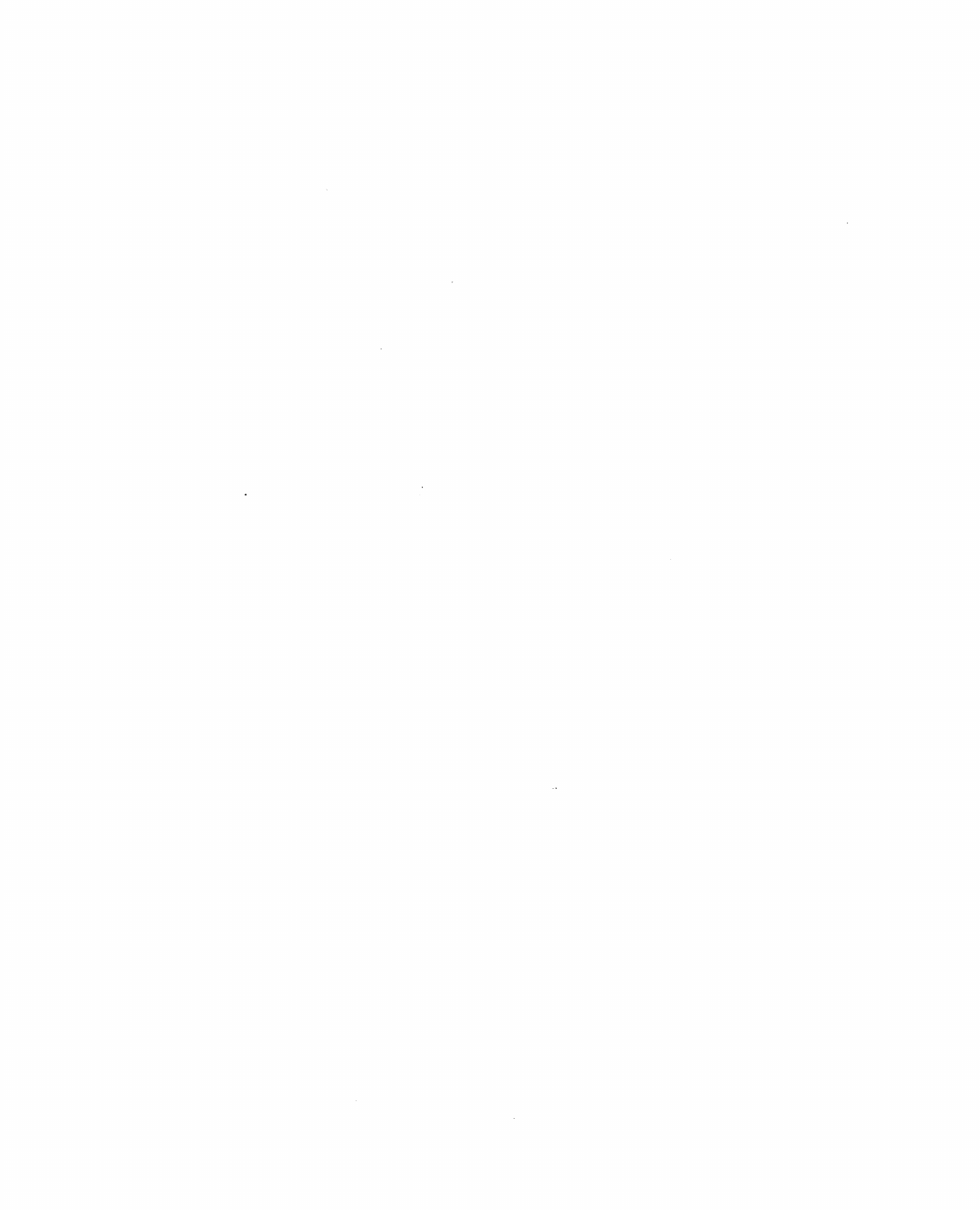# **MTCOPY USER MANUAL**

 $\mathbb{R}^2$ 

# **Revision 2a**

For MTCOPY Revisions 2.0, 2.1, & 5.1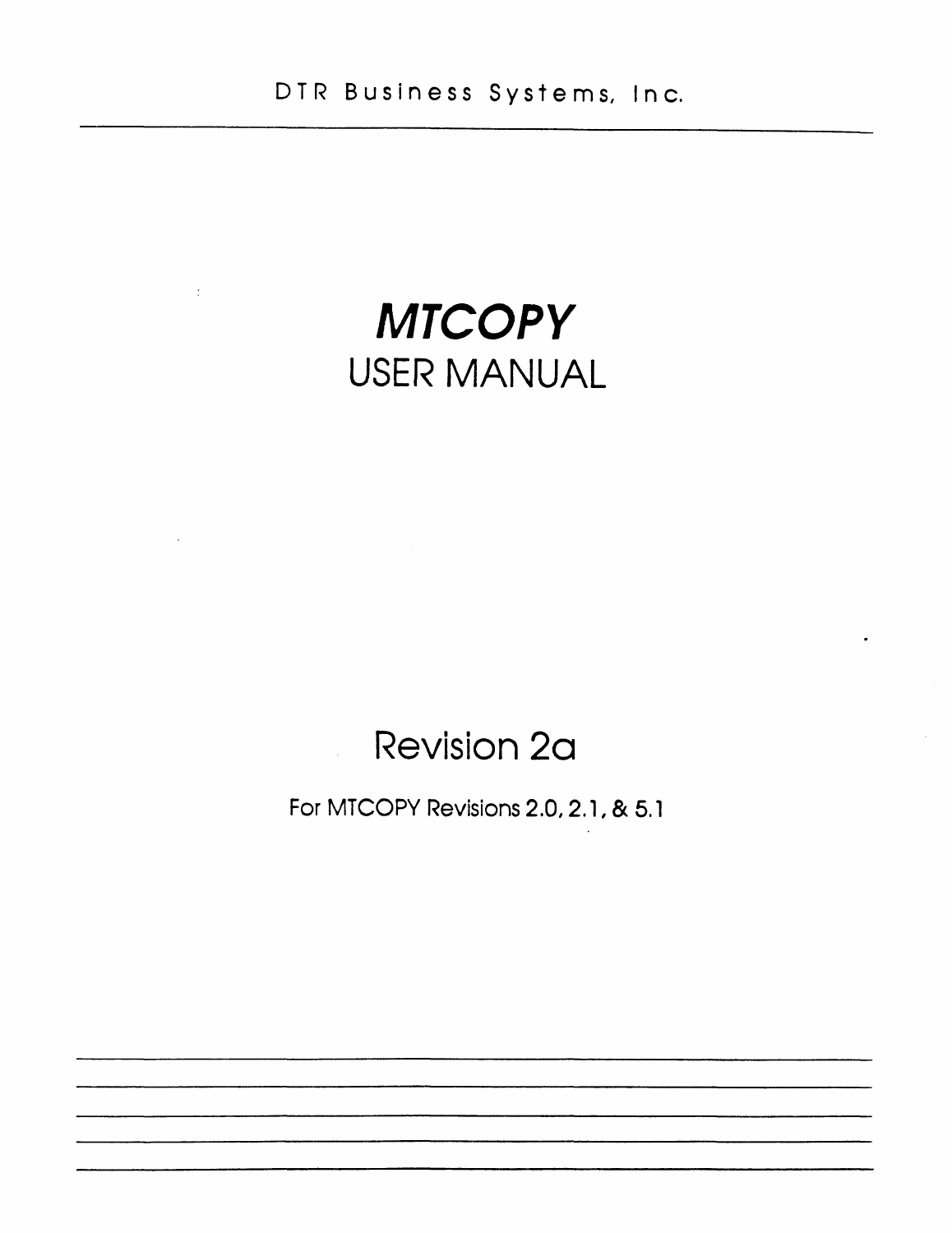$\label{eq:2.1} \mathcal{L}(\mathcal{L}(\mathcal{L})) = \mathcal{L}(\mathcal{L}(\mathcal{L})) = \mathcal{L}(\mathcal{L}(\mathcal{L})) = \mathcal{L}(\mathcal{L}(\mathcal{L}))$  $\label{eq:2.1} \mathcal{L}_{\mathcal{A}}(\mathcal{A}) = \mathcal{L}_{\mathcal{A}}(\mathcal{A}) \otimes \mathcal{L}_{\mathcal{A}}(\mathcal{A})$ 

 $\ddot{\phantom{0}}$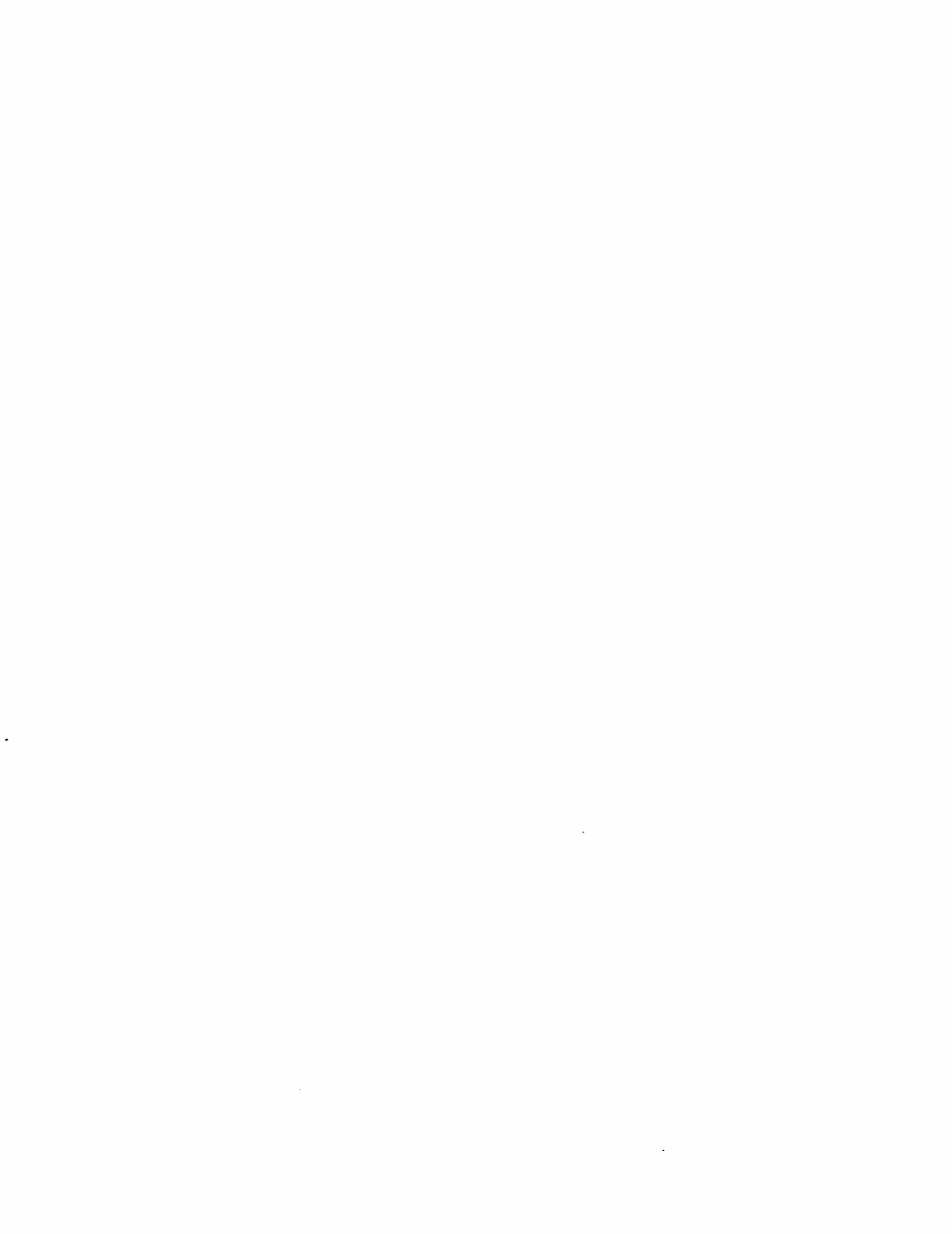# MTCOPY USER MANUAL

# TABLE OF CONTENTS

|                                                                                                                                                                                                     | ı                                              |
|-----------------------------------------------------------------------------------------------------------------------------------------------------------------------------------------------------|------------------------------------------------|
| OPERATOR INSTRUCTIONS -                                                                                                                                                                             |                                                |
| Single Tape Backups<br>Tape Layout Graph<br>Multiple Tape Backups                                                                                                                                   | 3<br>4<br>4                                    |
| MANAGER FUNCTIONS -                                                                                                                                                                                 |                                                |
| $\mathsf{Copy}\dots\dots\dots\dots\dots\dots\dots\dots\dots\dots\dots\dots\dots\dots$<br>Initial Program Load (IPL)<br>Configure Tape Drive Types                                                   | 5<br>6<br>6<br>6<br>6<br>7<br>7<br>7<br>8<br>8 |
| INSTALLATION INSTRUCTIONS -                                                                                                                                                                         | $\mathbf{z}$                                   |
| Configuration of IRIS Config<br>Configuration of MTCOPY2<br>Fatal Error Messages<br>Password Restriction<br>End User Tables<br>The Shutdown Program<br>Unattended Time Restriction Shutdown Program | 9<br>10<br>10<br>11<br>11<br>13<br>13          |
|                                                                                                                                                                                                     |                                                |
|                                                                                                                                                                                                     | 14                                             |
|                                                                                                                                                                                                     | 15                                             |
| TROUBLESHOOTING -                                                                                                                                                                                   |                                                |
|                                                                                                                                                                                                     | 16<br>16<br>17                                 |
| SOFTWARE PROTECTION DEVICE                                                                                                                                                                          | 18                                             |

 $\sim 10^{-10}$ 

 $\overline{\phantom{a}}$ 

 $\bar{\alpha}$ 

 $\sim 10^{-10}$ 

 $\sim 10^7$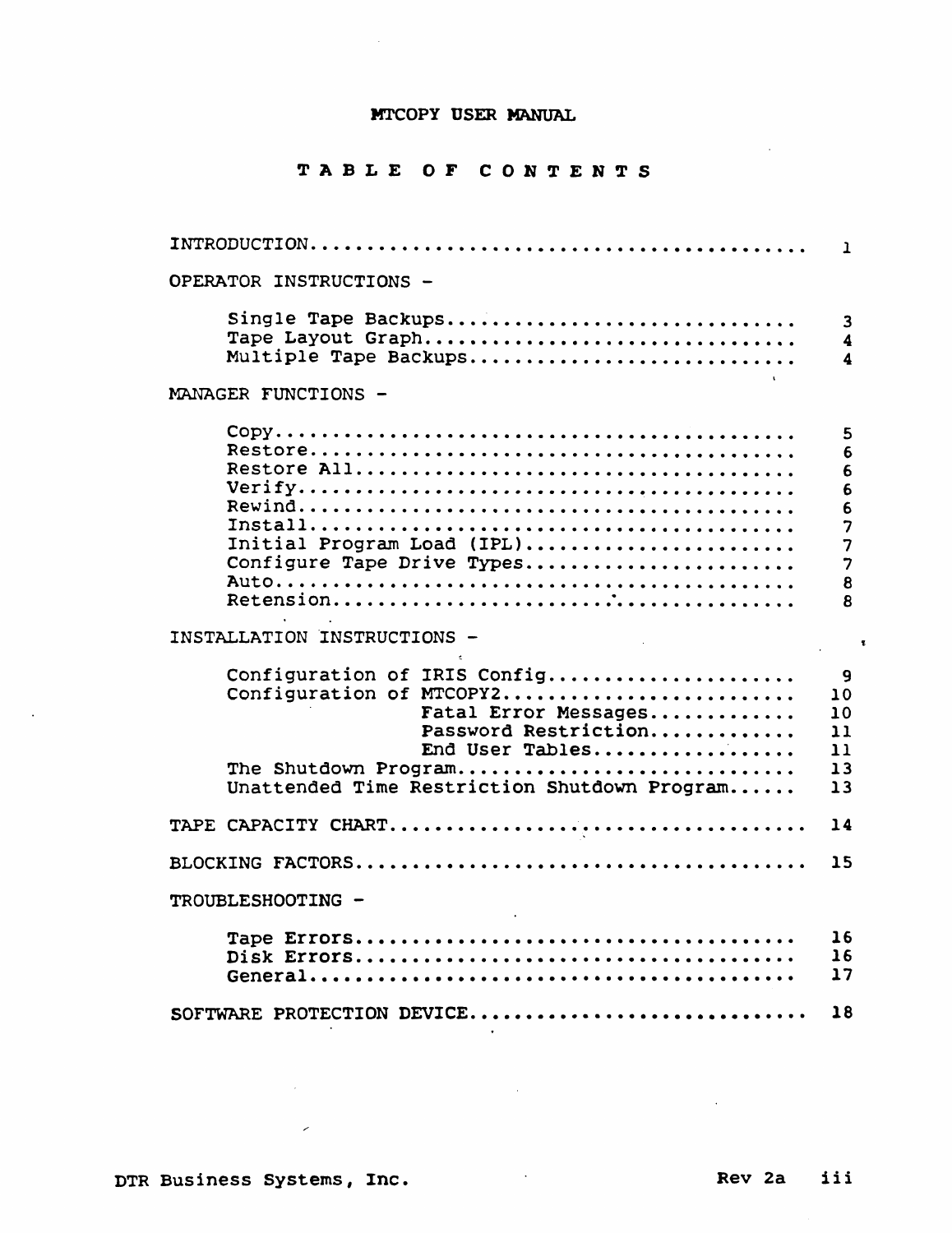$\label{eq:2.1} \frac{1}{\sqrt{2}}\left(\frac{1}{\sqrt{2}}\right)^{2} \left(\frac{1}{\sqrt{2}}\right)^{2} \left(\frac{1}{\sqrt{2}}\right)^{2} \left(\frac{1}{\sqrt{2}}\right)^{2} \left(\frac{1}{\sqrt{2}}\right)^{2} \left(\frac{1}{\sqrt{2}}\right)^{2} \left(\frac{1}{\sqrt{2}}\right)^{2} \left(\frac{1}{\sqrt{2}}\right)^{2} \left(\frac{1}{\sqrt{2}}\right)^{2} \left(\frac{1}{\sqrt{2}}\right)^{2} \left(\frac{1}{\sqrt{2}}\right)^{2} \left(\$ 

 $\label{eq:2.1} \frac{1}{\sqrt{2}}\int_{\mathbb{R}^3}\frac{1}{\sqrt{2}}\left(\frac{1}{\sqrt{2}}\right)^2\frac{1}{\sqrt{2}}\left(\frac{1}{\sqrt{2}}\right)^2\frac{1}{\sqrt{2}}\left(\frac{1}{\sqrt{2}}\right)^2\frac{1}{\sqrt{2}}\left(\frac{1}{\sqrt{2}}\right)^2\frac{1}{\sqrt{2}}\left(\frac{1}{\sqrt{2}}\right)^2\frac{1}{\sqrt{2}}\frac{1}{\sqrt{2}}\frac{1}{\sqrt{2}}\frac{1}{\sqrt{2}}\frac{1}{\sqrt{2}}\frac{1}{\sqrt{2}}$ 

 $\label{eq:2.1} \frac{1}{\sqrt{2}}\int_{\mathbb{R}^3}\frac{1}{\sqrt{2}}\left(\frac{1}{\sqrt{2}}\right)^2\frac{1}{\sqrt{2}}\left(\frac{1}{\sqrt{2}}\right)^2\frac{1}{\sqrt{2}}\left(\frac{1}{\sqrt{2}}\right)^2\frac{1}{\sqrt{2}}\left(\frac{1}{\sqrt{2}}\right)^2\frac{1}{\sqrt{2}}\left(\frac{1}{\sqrt{2}}\right)^2\frac{1}{\sqrt{2}}\frac{1}{\sqrt{2}}\frac{1}{\sqrt{2}}\frac{1}{\sqrt{2}}\frac{1}{\sqrt{2}}\frac{1}{\sqrt{2}}$ 

 $\label{eq:2.1} \mathcal{L}(\mathcal{L}^{\mathcal{L}}_{\mathcal{L}}(\mathcal{L}^{\mathcal{L}}_{\mathcal{L}})) = \mathcal{L}(\mathcal{L}^{\mathcal{L}}_{\mathcal{L}}(\mathcal{L}^{\mathcal{L}}_{\mathcal{L}})) = \mathcal{L}(\mathcal{L}^{\mathcal{L}}_{\mathcal{L}}(\mathcal{L}^{\mathcal{L}}_{\mathcal{L}}))$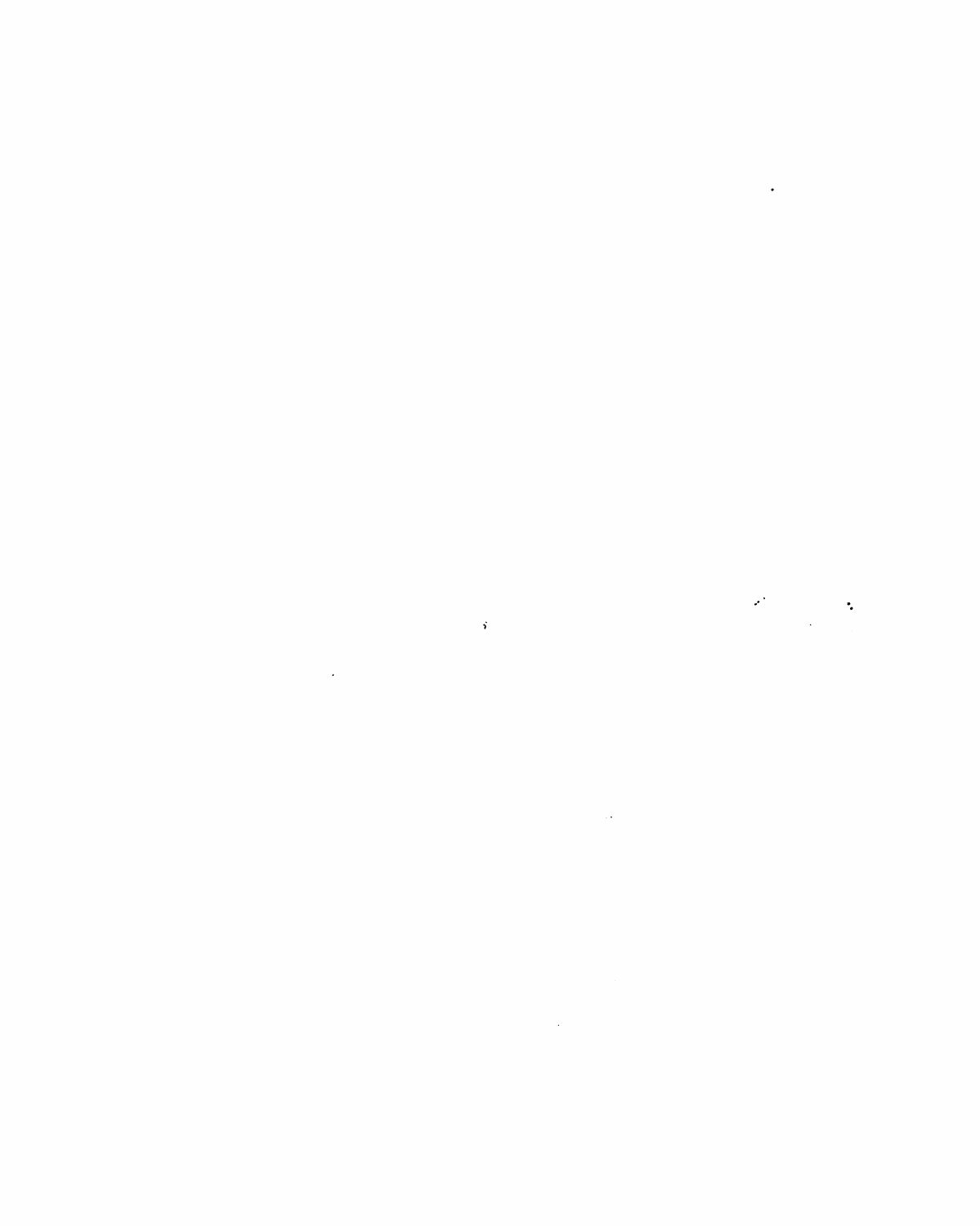#### MTCOPY TAPE UTILITY REV 2.0 USER MANUAL

#### :INTRODUCTION

MTCOPY2.0 is an enhanced version of the previous MTCOPY system utility. It will backup any disk drive supported by the IRIS Operating System to 1/2-inch, 1/4-inch, and the new Megatape and Exabyte units. As before, all backups can be fully unattended with no operator intervention to shutdown or re-boot, and logical units from different disk drives may be mixed on one tape.

New improvements have been made to backup systems needing more than one tape. MTCOPY2.0 can recognize different hardware tape units allowing the user to backup to one 1/2-inch and one 1/4-inch unit...etc. The new Megatape and Exabyte units can hold up to 2.2 Gigabytes (2200 Megabytes) providing the answer for users with large systems. MTCOPY2.0 will allow copying of more than one disc partition per tape. It creates file markers between each unit to allow partial restores and verifications.

As before, MTCOPY has two modes of operation: the first is strictly for operators to backup their systems; the second gives the system manager expanded capabilities for transferring data to and from tape by manipulating blocking factors, selection of disk partitioning, access to changing manager passwords, and manipulating halt messages for operators running backups when MTCOPY has encountered a hard or tape error.

There are five features of MTCOPY which make it the best choice among many tape backup utilities. These features include:

- 1) MTCOPY correctly handles 'soft errors' on the disk drive with 22-bit ECC error correction. Any unrecoverable error on the disk drive will be reported to the operator, but the rest of the disk will be backed up, minimizing data loss.
- 2) MTCOPY will copy and verify with streamer and/or start/stop tape drives. No modifications are needed on a DG compatible tape drive controller. Because a verify pass is used instead of a checksum, backup time is reduced, usually 35%. A verify pass also points out the exact location of the error.
- 3) MTCOPY has the ability to change device codes to provide access of up to four hardware tape units per controller with multiple drive types per backup.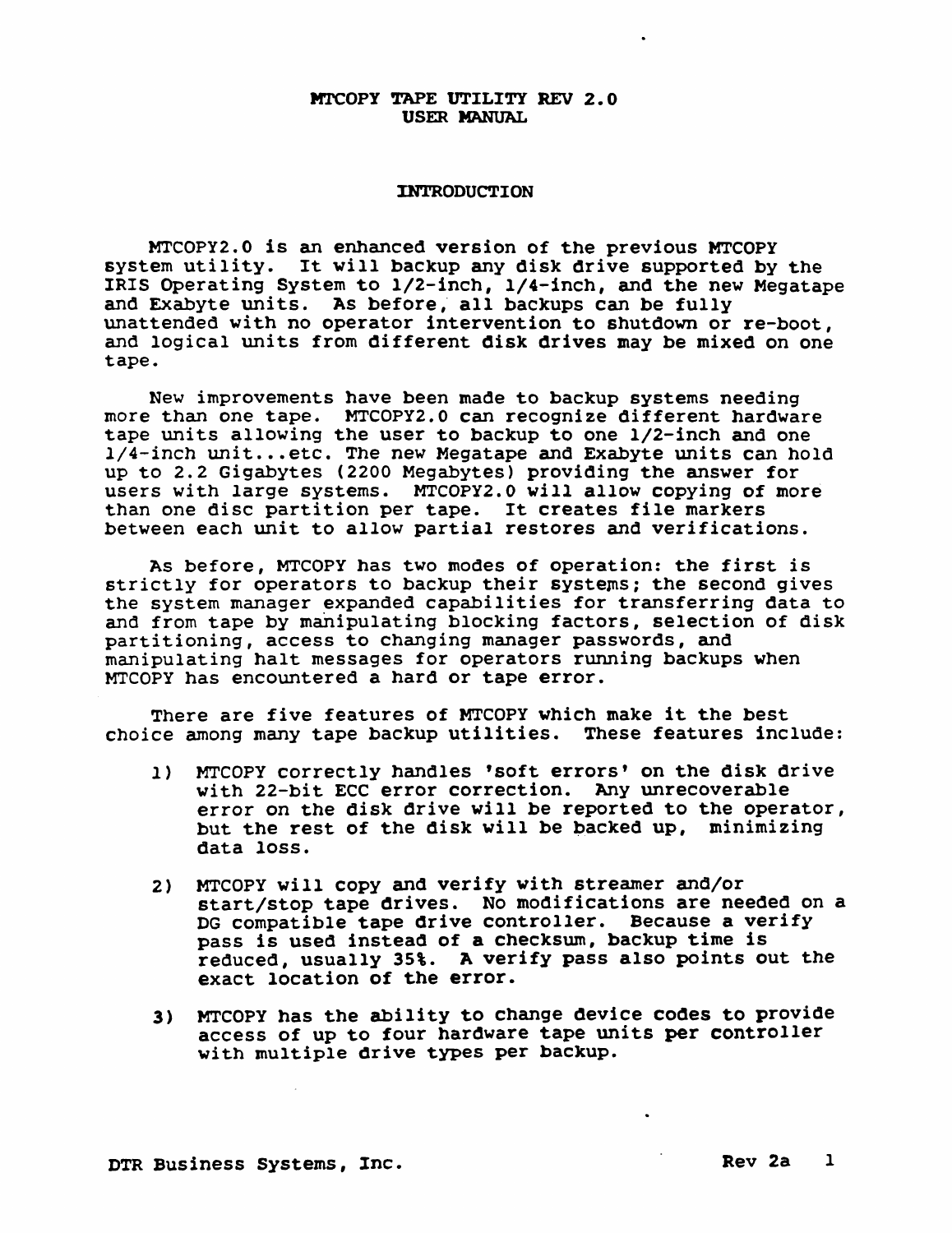- 4) MTCOPY will number tapes in sequence for multi-volume backups allowing users to partially restore partitions.
- 5) MTCOPY provides password protection of manager functions for end-user installations and also allows managers to configure a hard disk or tape error message that discontinues the backup after the error has been encountered.

The following documentation is divided into three parts, each explaining in detail the two modes of operation and the installation procedures for this utility. Installation Instructions describe the setup procedures, Operator Instructions explain the backup procedures, and the Manager Functions describe the additional operations available.

,.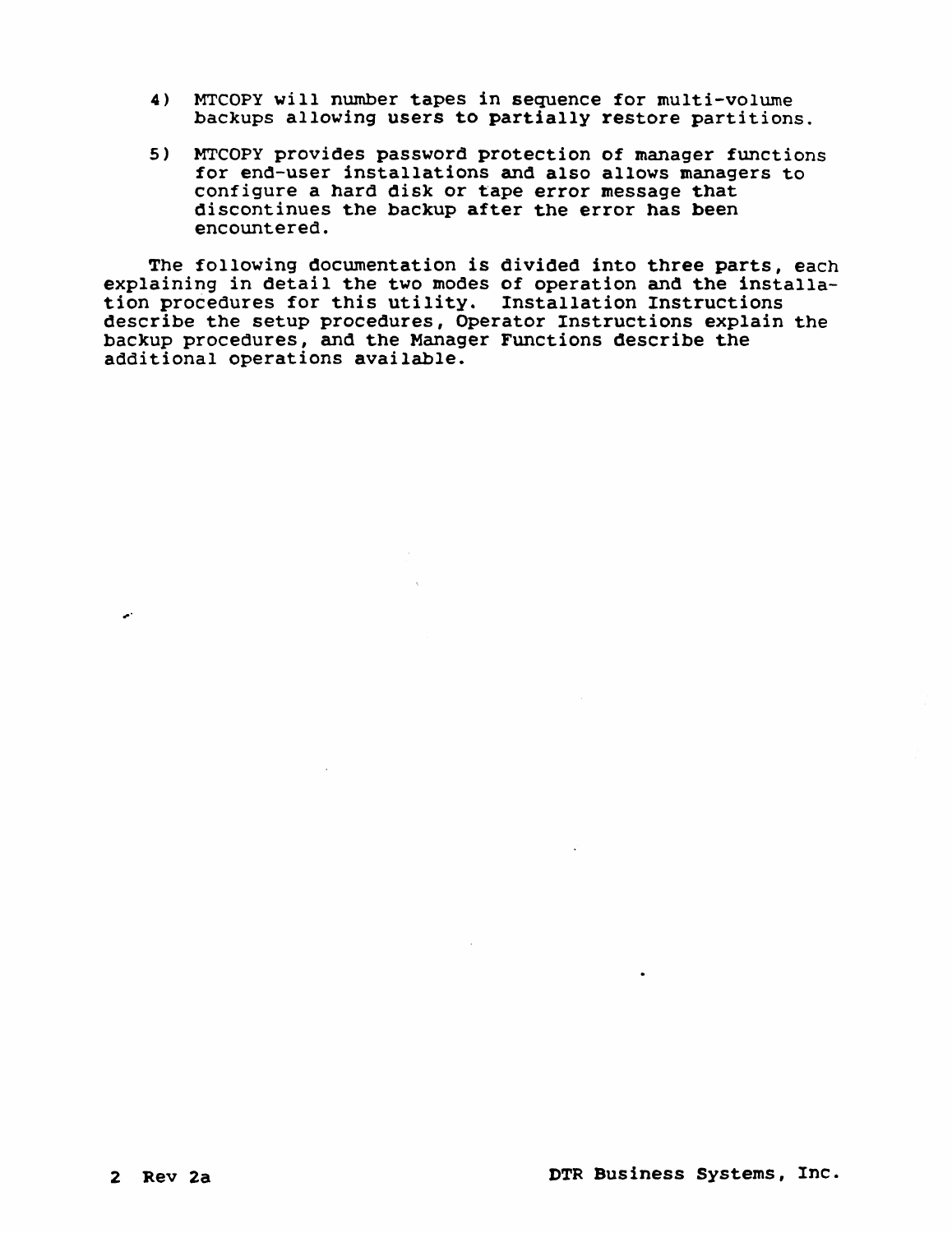#### SINGLE TAPE BACKUPS

When you are ready to back the system up to tape. be sure to check that all users have logged off the system. At the pound sign (#) enter MTBACKUP and <CR>. (<CR> means hit the return key on your master terminal.)

The screen will clear, and the following display will appear:

MTCOPY DTR Business Systems Backup Utility Rev 2.0

Mount Tape Number 1

Tape Type: Quarter Inch Tape Unit Number : 0 Type in 'BACKUP' when tape is ready --->

Your system manager will instruct you as to what tapes to use, and how to mount them on your particular tape drive. When the tape is ready, type in BACKUP and <CR>. If you make a mistake in typing in backup, you may use the backspace key, or CONTROL-H to backspace and correct your typing.

After BACKUP has correctly been entered, the tape will start to move and the following display will appear:

> Rewinding Tape, Please Wait... Initializing Tape, Please Wait...

Copying 0 0... Streaming to Tape xxxxxx (block count) Copying 0 1... Streaming to Tape XXXXXX

After each partition is copied to tape the system will update the message to "Transferred xxxxxx". When the tape reaches the end, the following display appears:

Rewinding Tape, Please Wait...

Providing the automatic verify flag is set, MTCOPY will start verifying the tape and the following display appears:

> Verifying 0 0... Verifying Disk/Tape xxxxxx (block count) Verifying 0 1... Verifying Disk/Tape xxxxxx

After each partition is verified the system will update the message to "Verified: xxxxxx". When the verify 1s finished the following display appears:

Rewinding Tape, Please Wait...

DTR Business Systems, Inc. The Contract of the Rev 2a 3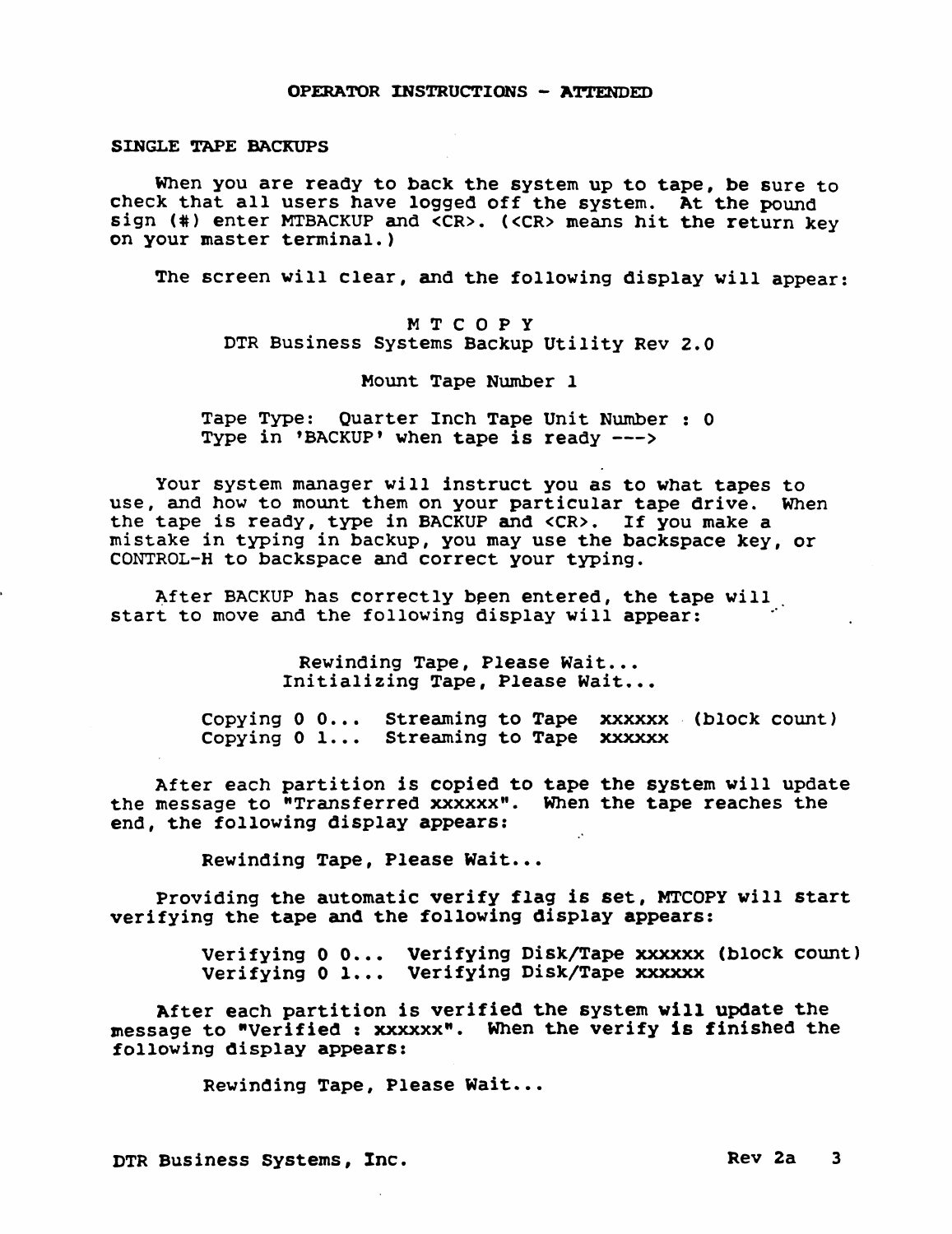When the tape is finished rewinding and the complete system is backed up on one tape the following prompt displays:

Type in 'Y' to Boot IRIS, 'N' to Halt

At this point the system may be powered down for the night by typing in an 'N' to halt, or re-booted for further use by typing in a 'Y'.

The following layout will give you a better view of where MTCOPY places your information on tape. Each tape in your set of backups will contain the bootable portion followed by the individual logical units.

TAPE LAYOUT

| BOOT ! L.U. 0 ! L.U. 1 ! L.U. 2 ! ETC. |  |  |  |  |  |  |
|----------------------------------------|--|--|--|--|--|--|
|                                        |  |  |  |  |  |  |

### MULTIPLE TAPE BACKUPS

If your disk drive needs more than one tape for backups, the system will automatically prompt for the next tape with the following display:

> MTCOPY DTR Business Systems Backup Utility Rev 2.0 Completed Tape Number ---> <sup>1</sup>

#### Mount Tape Number 2

Tape Type: Ouarter Inch Tape Unit Number: 0 Type in 'BACKUP' when tape is ready --->

This screen indicates that you have completed tape number one and that tape number two should now be placed in the tape drive. Take out the tape that is currently in the tape drive, label it with today's date and time, and place tape number two in the unit. When the second tape is ready, type in 'BACKUP' and enter <CR>. The screen will display what portion of the disk is being copied to tape, as described in the above procedures. Follow these same steps until the screen displays:

Type in 'Y' to Boot IRIS, or 'N' to Halt

At this point the system may be powered down for the night by typing in an 'N' to halt, or re-booted for further use by typing in a 'Y'.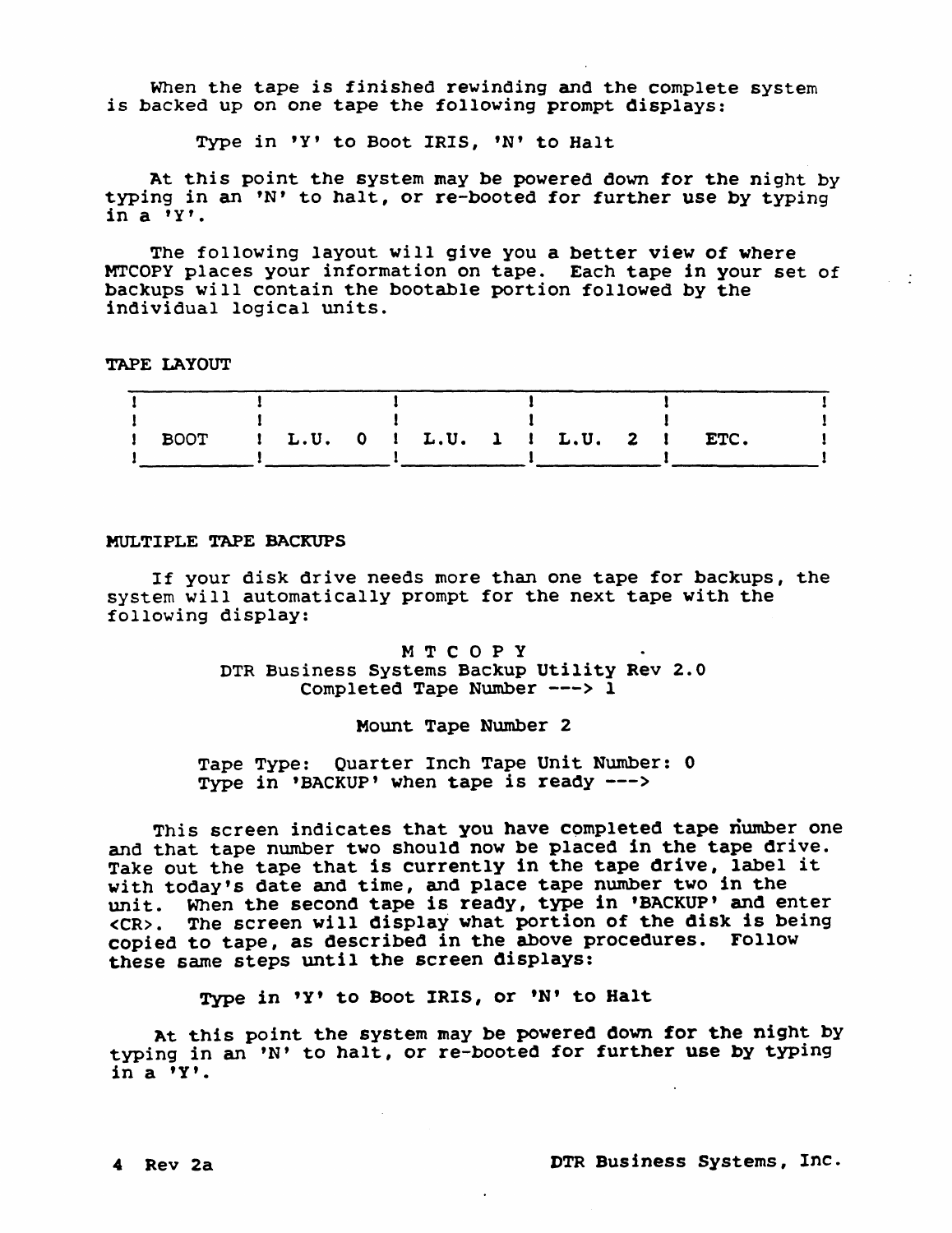#### MANAGER FUNCTIONS

There is a second method of operating MTCOPY other than the automatic disk to tape copy. This mode must be used to restore<br>from tape to disk, or to copy selected portions out to tape. To from tape to disk, or to copy selected portions out to tape. enter the manager portion of the utility, at the prompt:

Type in 'BACKUP' when tape is ready --->

Type in the default password of 'MANAGER' or the password set up by your system manager and <CR>. The following display will appear:

> MTCOPY DTR Business Systems Backup Utility Rev 2.0

| <b>COPY</b><br><b>RESTORE</b> | - Copy a Logical Unit to a Tape File<br>- Restore a Tape File to a Logical Unit |
|-------------------------------|---------------------------------------------------------------------------------|
| <b>VERIFY</b>                 | - Compare a Logical Unit to a Tape File                                         |
| REWIND                        | - Rewind the Tape Drive                                                         |
| <b>INSTALL</b>                | - Install the Utility to Tape File # 0                                          |
| <b>IPL</b>                    | - Ipl Disk Drive # 0                                                            |
| <b>CONFIG</b>                 | - Change Current Tape Drive                                                     |
| <b>AUTO</b>                   | - Return to Automatic Mode                                                      |
|                               | RETENSION - Retension the Tape                                                  |

Tape Type : Quarter Inch Tape Unit Number : 0 Select Option :

The following documentation is a description of each of the choices.

### **COPY**

 $\bullet$ 

COPY is used to copy from disk to tape. When Copy is selected the system displays the following prompts one at a time.

| System Driver Number        | (disk drive # copying from)  |
|-----------------------------|------------------------------|
| Driver Partition Number     | (partition number in config) |
| Tape File Position (0-31) : | (where on the tape to dump)  |

To further explain the above prompts we will select only logical unit 1 to backup. Assuming logical unit 1 is installed as 0.1, we know the System Driver Number is equal to 0 and the· Driver Partition number is equal to 1. The Tape File Position Number is usually greater than 0 because position 0 is reserved for the bootable version of the program on tape. This allows us to boot the system with a STOP/APL and a P22 or P42 depending on the tape drive unit in use. Select the desired tape file number; vhen the copy is finished the program will display Transferred, and then will redisplay Driver Partition Number:. This is for the operator's convenience and assumes the operator wants to make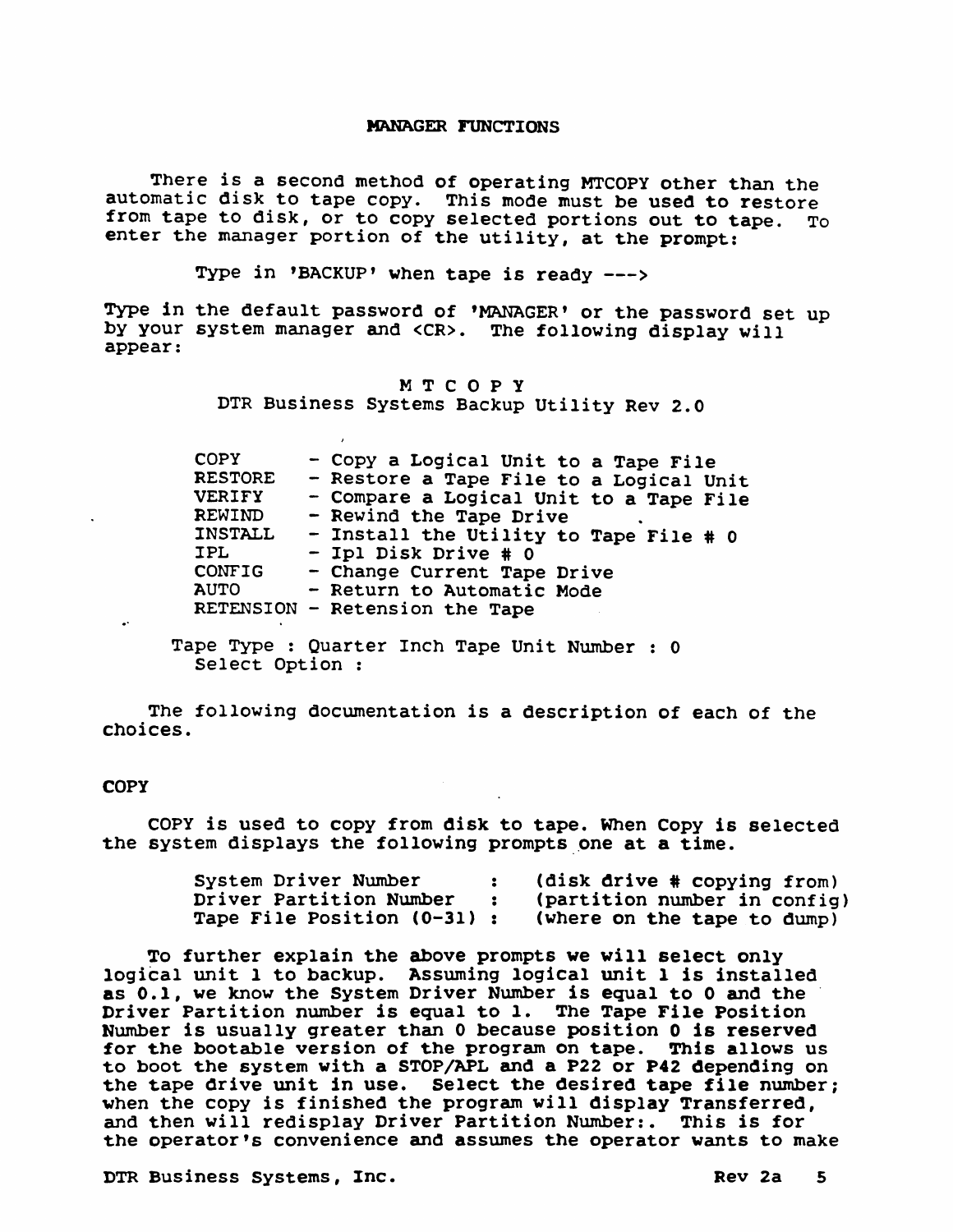another copy from the same System Driver Number. If this is not the case, type in <ESC> and the main manager menu will redisplay allowing you to select COPY for a different drive or any other available option. If you do wish to copy from the same drive, type in the desired Partition Number, and the Tape File Postion Number for the program to continue.

#### RESTORE

RESTORE is used to copy a specific tape file to a selected spot on the disk. When the restore option is selected, the program prompts for the System Driver Number, Driver Partition Number, and Tape File Postion Number. These three responses are answered in the same way as if you were doing the COpy command. When the restore is complete the program will display Transferred and prompt you again for the Driver Partition Number, as in the COpy command.

#### RESTORE ALL

This option can be used when you need to restore the entire disk from tape. RESTORE ALL is not accessible from this menu but can be found at the end user prompt, "Type in 'BACKUP' When the Tape is Ready --->". Here you may type in 'RESTORE ALL' <CR> and the system will display what portion of the tape is being copied to the disk. When it has finished restoring,. rewinding, verifying, and rewinding again, the program will prompt you to re-boot or shutdown the system.

#### VERIFY

VERIFY is used to compare a selected partition from the disk with a selected tape file. This option may be used with any disk drive/controller type supported by IRIS. The program will prompt for the System Driver Number, Disk Partition Number, and Tape Position Number the same as the Copy command. After the tape file number has been selected, the program will start reading<br>from tape and disk, comparing the data word for word. If any portion of the data on tape does not match the disk, the program displays the following:

Verify Error: Block # XXX

Where xxx equals the octal block, relative to the start of the logical unit where the error occurred.

#### **REWIND**

REWIND is used to rewind the tape to the Beginning of Tape (BOT) point on the tape. If the tape 1s already at the BOT point, the program will reprint the nine menu options.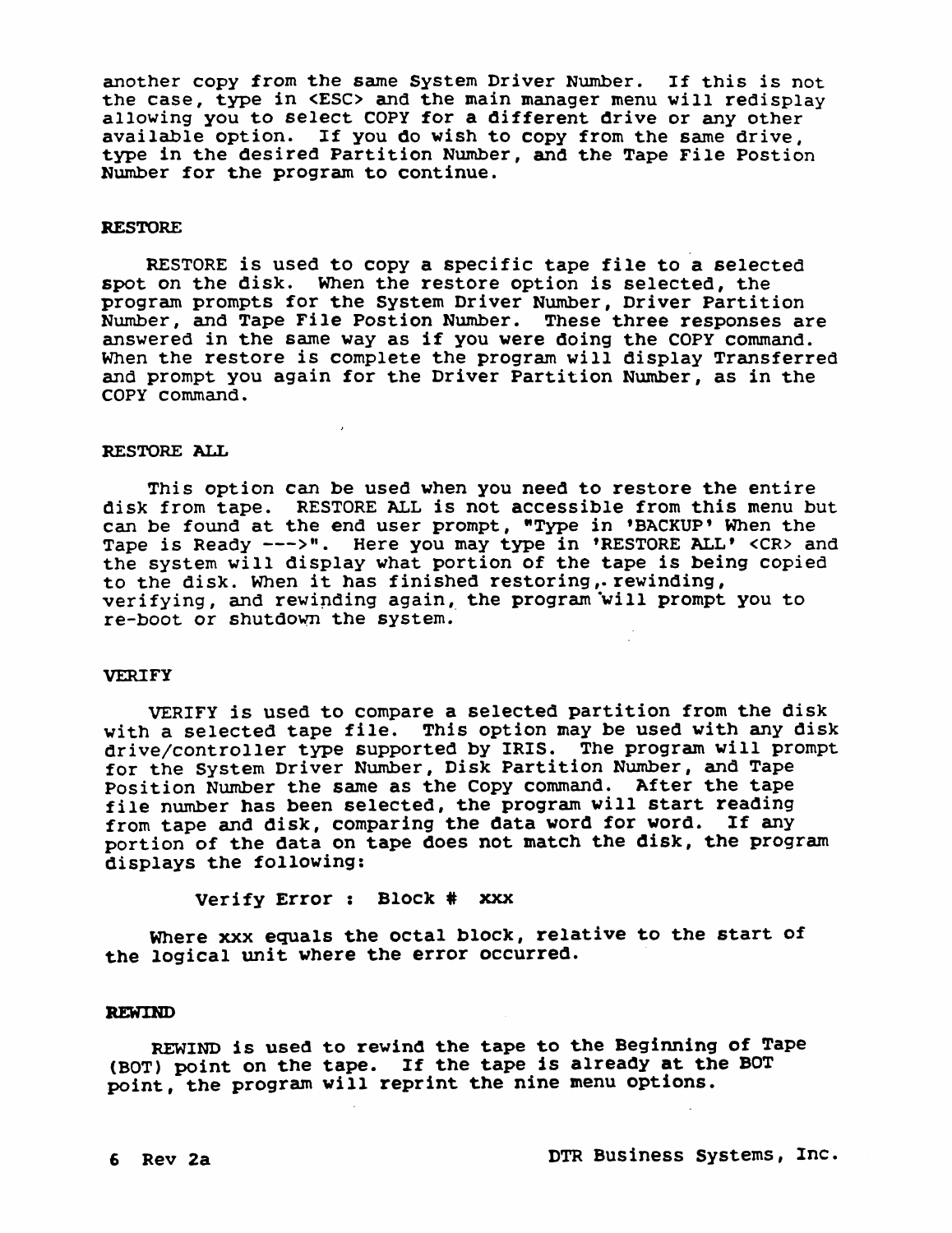#### **INSTALL**

INSTALL writes the program itself out to the tape in bootable form at Tape Position Number O. Once a tape has MTCOPY installed on it, it may be taken to another site and 'booted' with a P22,<br>P42. or P62 command depending on the tape drive unit type. This P42, or P62 command depending on the tape drive unit type. allows the transfer of tape files from one system to another, or the recovery of data to a 'down' system disk.

NOTE: One enhancement to INSTALL is tape sequencing for multi-volume backups allowing a partial restore. For example, a user may backup tape number 1 and then want to restore tape number 2 of their backup sequence. When each individual tape is created, MTCOPY writes a sequence number on the tape and the area of the disk that was backed up. This allows the user to boot MTCOPY from tape number 2 and MTCOPY will know that it is to restore that tape to the original portion of the disk (unlike the first version, which would have put it at the beginning of disk).

#### iPL

The IPL option allows you to bring the system back up after performing a backup or a restore to or from tape. It will read block zero from the disk drive configured as drive 0 in the CNFG file, and reboot IRIS. After selecting this option, the screen will display a 'PRESS RETURN' message, just as if the reset or STOP/APL buttons on the computer had been depressed and a 'P27' <CR> .entered at the CRT.

#### CONFIG

CONFIG is used when you need to change the default tape unit type or number that MTCOPY is pointing to for the current operations. This entry on the menu is part of the new enhancements to MTCOPY. When this option is selected, the program displays the following prompts:

#### Tape Drive Types

1) Half Inch Tape Drive Device Code 22 2) Half Inch Streamer Tape Drive Device Code 22 3) Half Inch Tape Drive Device Code 62 4) Half Inch Streamer Tape Drive Device Code 62 5) Quarter Inch Tape Drive Device Code 42 Select Tape Drive Type (1-5) Enter Tape Unit Number (0-3) :

The tape unit number refers to the unit number on the controller. For example, you may have two half-inch device code 22's and one quarter-inch tape unit on your system. You would define the two half-inch units as type 2, units 0 and 1, and the quarter-inch as type 5, unit 0. When these two prompts have been answered correctly the program will return to the manager menu.

 $\mathcal{A}^{\mathcal{A}}$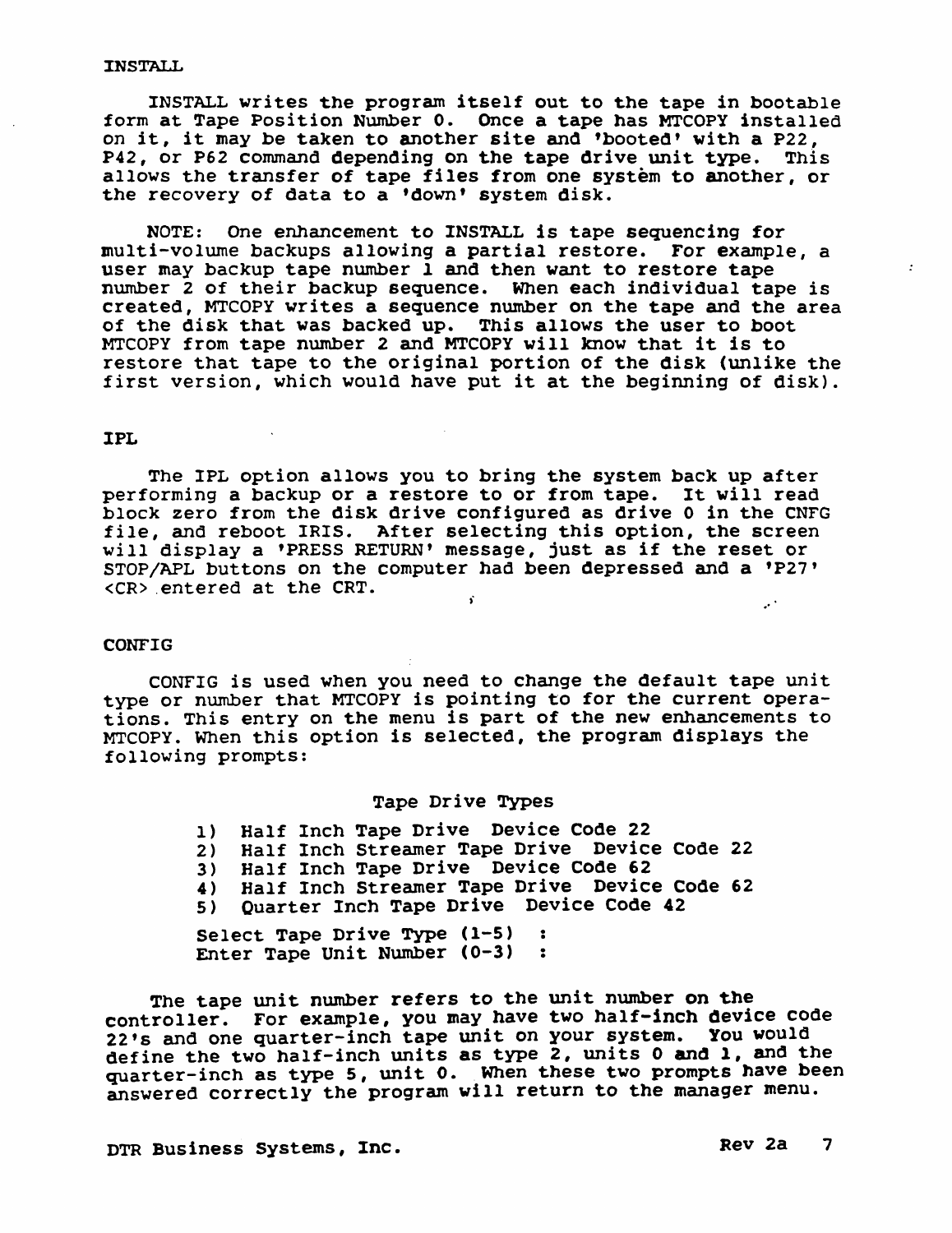#### AUTO

AUTO can be used when the operator wants to go from the manager menu to the backup system screen. This new enhancement was entered to keep from having to re-boot MTCOPY to go from the manager menu to the automatic operator backup prompts.

#### **RETENSION**

The RETENSION option is used to retension the tape on its reel. Retensioning the tape means that the tape is put on forward motion until the end of the tape, then rewound until the tape is at BOT (Beginning of Tape). This tightens up the tape on the reel. This option should be used on questionable tapes. Once the tape is rewound to BOT point, the screen will redisplay the manager menu.

NOTE: At any time the backspace key or CONTROL H may be used to backspace if a typing error occurs. If you wish to go back to the previous menu, a CONTROL C or <ESC> may be entered. If an illegal System Driver Number or Partition Number is selected, the program will repeat the same question again. If a Tape File Number is selected that is not on the tape, i.e. selecting tape file # 5 when the tape is blank, the tape will space forward to the end of the tape and give a tape error on the screen. The tape should be rewound at this point, and the correct tape file nwnber chosen. .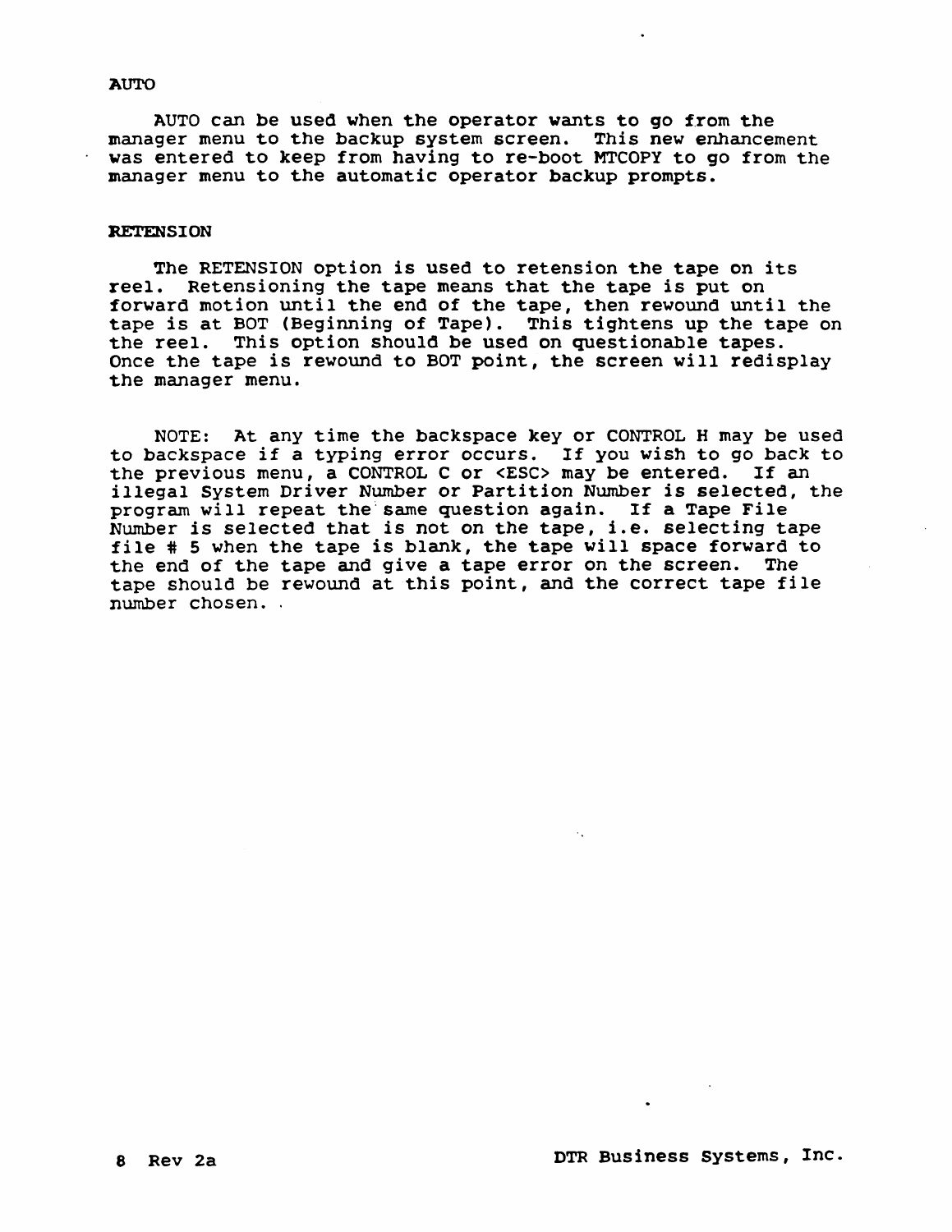#### INSTALLATION INSTRUCTIONS

MTCOPY can be delivered to you on magnetic tape as an IRIS tape file, a cleaned up logical unit on l/2-inch or 1/4-inch tape rile, a cleaned up logical unit on 1/2-inch or 1/4-inch<br>tape, or over the modem. If it is delivered on mag tape, the program MAGTAPE, which is supplied by POINT 4, may be used to program maginer, which is supplied by POINT 4, may be used to<br>restore the program to your disk. If it is sent to you as a restore the program to your disk. If it is sent to you as a<br>CLEANUPXed logical unit, it can be downloaded to any disk drive type as long as you specify enough cylinders to cover the logical unit size.

MTCOPY uses a copy of the config file to determine where the logical units reside on your particular disk drive. This assures that. each copy out to tape contains an exact duplicate of a particular logical unit. Follow the instructions below to customize MTCOPY for your system.

### CONFIGURATION OF CONFIG

Make a copy of your CONFIG file called CNFG by typing in at the sharp sign (#) COpy CNFG=CONFIG. Using the DSP processor, type in the following to change CNFG to a standalone program:

|             | #DSP eXeCNFG <cr> !where 'e' = Control E</cr> |  |
|-------------|-----------------------------------------------|--|
| $H<$ CR $>$ | Ito get the header block                      |  |
| 10:3 < CR   | Ichanges type to standalone                   |  |
| X <cr></cr> | lexits DSP                                    |  |

If your revision of IRIS 1s Rev 7.n, use DSP to enter the LUFIX and BZUP values at location 1401 and 1402 in the CNFG file. These values may already be there. Make sure they match the Peripheral Handbook entry for your drive type. Also enter the partitioning values for logical unit  $#0$  (the number of cylinders and the starting cylinder).

If your revision of IRIS is Rev 8.2Cl through 8.3F, the CNFG file has extraneous blocks in it that prevent the SHUTDOWN program from operating correctly. To correct this, perform the following steps:

- 1) Select CNFG (#DSP eXeCNFG<CR»
- 2) Select the header block. (H<CR»
- 3) Note the value at location 11 'NBLK' (Dll<CR>,<ESC»
- 4) Display cells 360 through 377 and note the number of non-zero blocks in these cellS. (D360<CR»
- 5) Zero out cells 360 through 377. (360:0<CR> 361:0...)
- 6) Subtract the number of cells zeroed out from the original value at 11, and enter this new value at 11; e.g., 6<br>locations (360 through 365) were zeroed, and the starting value at 11 was 133. The octal calculation is 133-6=125. Thus, 125 is entered at location 11.  $(11:125 < C>R$ )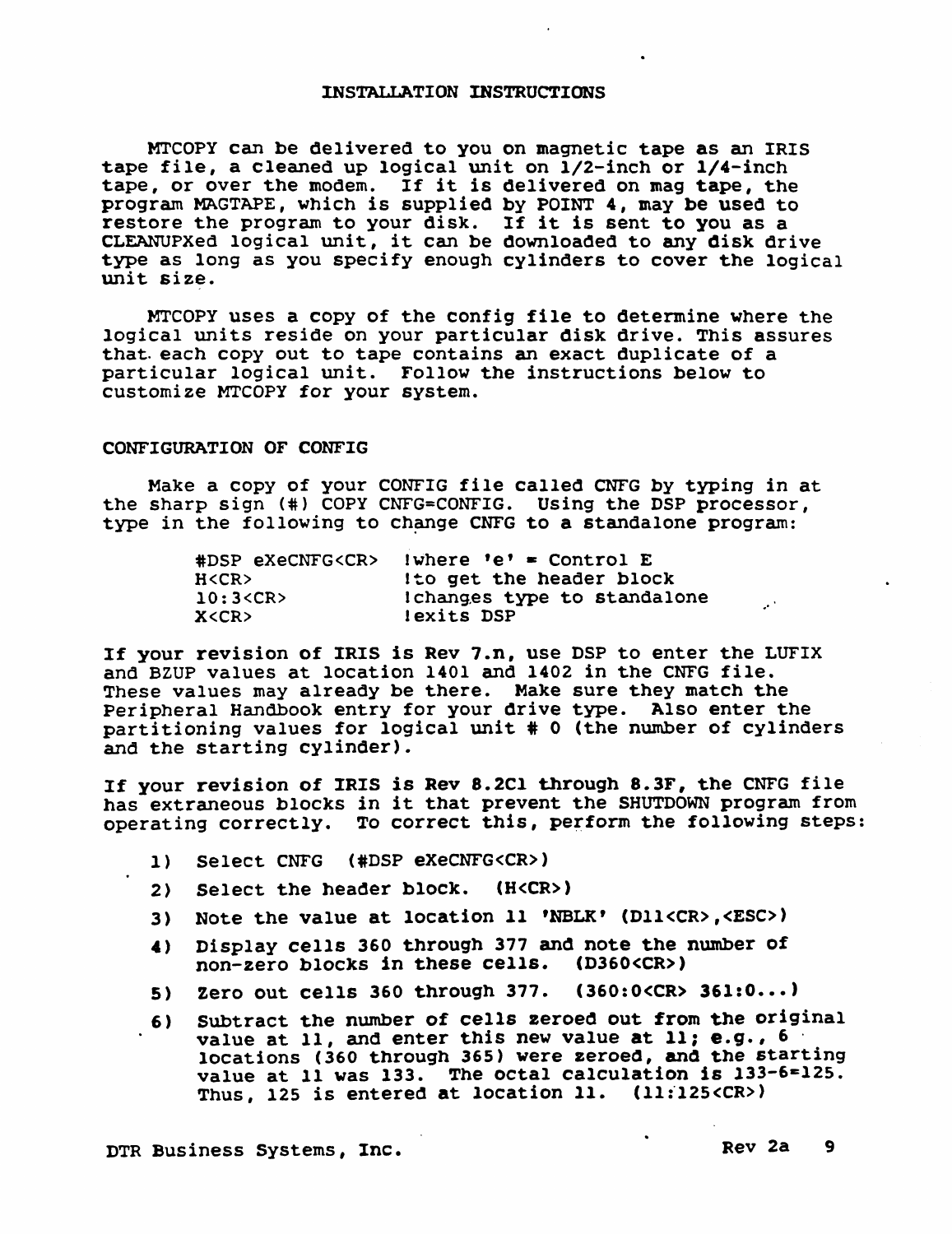#### CONFIGURATION OF MTCOPY

Some new enhancements to MTCOPY allow the system manager to configure it with default values for start up procedures, such as tape drive types, flags to say whether processing mode is unattended or attended, etc. Using DSP, enter MTCOPY to modify the following locations. (#DSP eXeMTCOPY)

| Location Default |                | Function                                                                                                                                                                                                                          |
|------------------|----------------|-----------------------------------------------------------------------------------------------------------------------------------------------------------------------------------------------------------------------------------|
| 250              | 177777         | start up in automatic mode instead of<br>the manager menu $(0 = mgr$ menu)                                                                                                                                                        |
| 251              |                | 177777 automatic verify if in automatic mode                                                                                                                                                                                      |
| 252              | $\overline{2}$ | Default Tape Type - Overridden by<br>the automatic tables<br>$1 = 1/2$ -inch tape (device code 22)<br>$2 = 1/2$ " Streamer tape (d.c. 22)<br>$3 = 1/2$ " tape (d.c. 62)<br>$4 = 1/2$ " Streamer tape (d.c. 62)<br>$5 = 1/4$ -inch |
| 253              | $\mathbf 0$    | Default tape unit $#$ (0-3)                                                                                                                                                                                                       |
| 254              | $\mathbf{1}$   | Revision of IRIS $0 = Rev 7$<br>$1 > E$ Rev 8                                                                                                                                                                                     |
| 255              | $\mathbf 0$    | Blocking factor - $0$ = the block size<br>is IRIS sectors or if non-zero then<br>it reads that number as the blocking<br>factor. Maximum size is 41.<br>$(20=8K$ $40=16K)$                                                        |
| 256              | $\mathbf 0$    | Unattended flag - If non-zero then it<br>starts copying when shutdown to.                                                                                                                                                         |
| 257              | 0              | Soft error limit - $0 =$ prints out<br>all soft errors, non-zero will<br>suppress up to this number.                                                                                                                              |

#### Configure Fatal Error Messages

Another new enhancement to MTCOPY allows you to configure the message that appears after a fatal error has occurred. For example, "Fatal backup error, call ABC Computers at 999-1234", or "The system had a fatal backup error! Call the system manager."

Using DSP, enter the desired message at location 24000:

124000: Fatal Backup Error! Press <ESC> to return to manager menu.  $\ddotsc$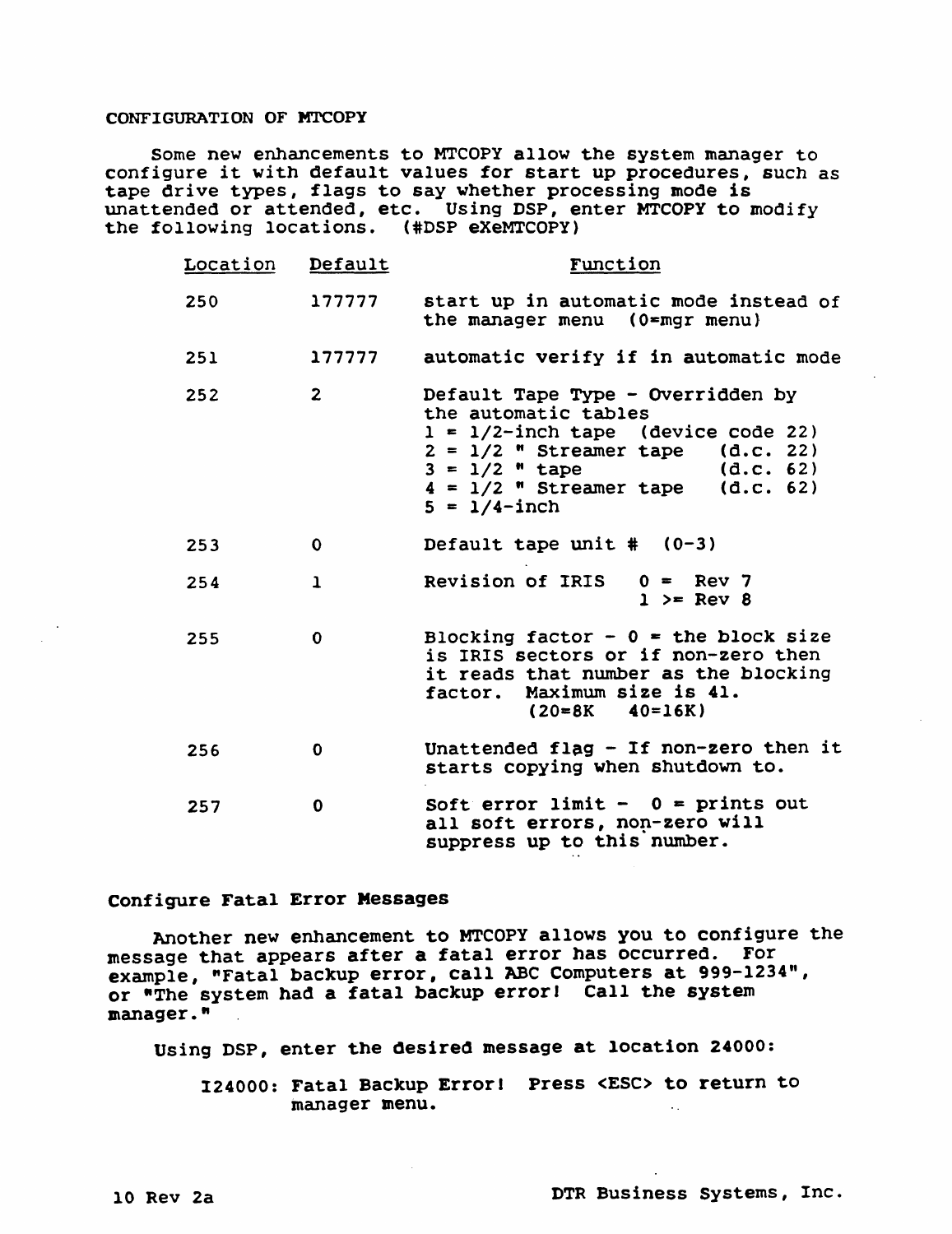#### Manager Password Restriction

If you wish to restrict the usage of the manager functions of MTCOPY, you may change the manager's password with two locations. The first byte of the password is entered at 50141 and the rest of the password at 24061. For example, if you wanted your manager password to be OSMGR instead of MANAGER you would, using DSP:

150141-:00 (FIRST BYTE - must enter 2 bytes to get one -<br>dsp bug)<br>124061:SMGR (REST OF THE PASSWORD)

To check if you've typed in the correct password, you can do an 050141- <CR> and the system should display the password exactly the way you want it. If not, you can rekey it using the instructions above.

#### The End User Tables

You may now create the 'end user' table. This table determines what logical units are copied out to tape when the user types in 'BACKUP'. The tables are located at location 10000 octal and each table is 400 octal words or one block.

The first word in the table represents the type of tape drive you wish to backup to. Select the number below that describes the tape drive on your system.

- 1) Half-Inch Tape Drive Device code 22
- 2) Half-Inch Streamer Tape Drive Device code 22
- 3) Half-Inch Tape Drive Device Code 62
- 4) Half-Inch Streamer Tape Drive Device code 62
- 5) Quarter-Inch Tape Drive Device Code 42

The second word of the table indicates what tape unit number you want to back up to. If you do not have more than one unit the tape unit number will always be zero. MTCOPY can handle up to four units per *controller* during a backup. In DSP the units are numbered 0 through 3 instead of 1 through 4.

The partitions are indicated beginning at location 10 in the table and may go up to (and including) location 375. There are two words for each partition. For partition D.P (e.g., 0.0 or 0.1), the first word is D and second word is P. All partitions within a table must fit on one tape. (Check the table on page 13 for tape capacities.) Enter 177777 to terminate the table.

You may specify a maximum of 123 decimal partitions for any tape. The 177777 terminator must occur on or before offset 376 in the block. Tape 2 begins at location 10400, tape 3 at 11000, etc. You may have to use DSP's A command to append blocks at these addresses. A 177777 as the first word in the block indicates the end of the tables. This terminator must occur on or before location 13400, which allows a maximum of seven tapes for one backup operation.

DTR Business Systems, Inc. The Contract of the Rev 2a 11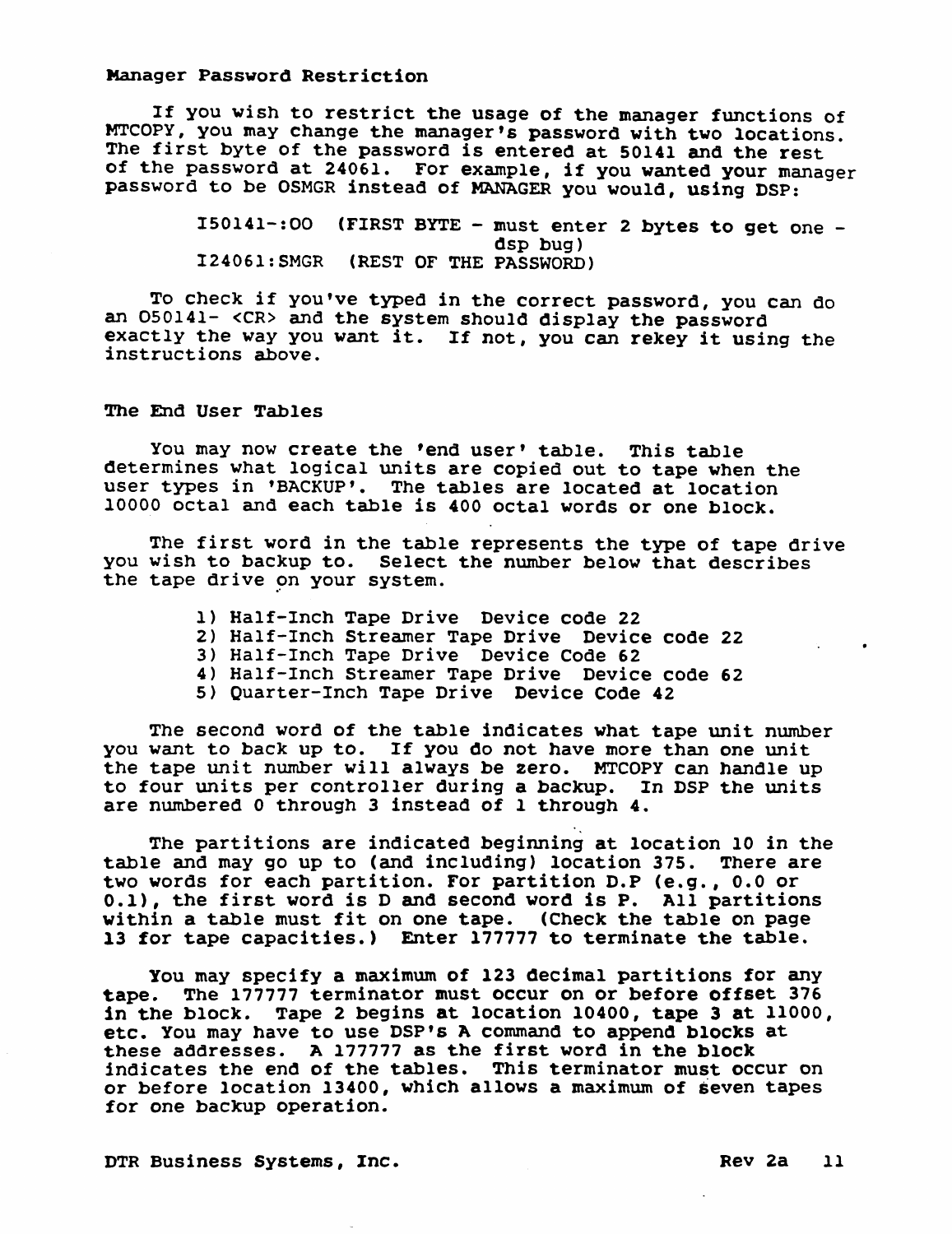To better explain the partition section let us assume we want to backup partitions 0 and 1 to l/2-inch tape, device 22, unit #0, and partitions 2 and 3 to 1/4-inch tape, device 42, unit #0. The following would be entered:

|         | Location                           | Definition                                                              |
|---------|------------------------------------|-------------------------------------------------------------------------|
| Tape #1 | 10000:2<br>10001:0                 | 1/2-inch streaming tape, device 22<br>Tape unit #0 on this controller   |
|         | 10010:0<br>10011:0                 | Partition 0.0                                                           |
|         | 10012:0<br>10013:1                 |                                                                         |
|         | 10014:177777                       | <b>Partition 0.1</b><br>-1 Indicates the end of this tape               |
| Tape #2 | 10400:5<br>10401:0                 | Indicates 1/4" tape drive<br>Tape unit #0 on this controller            |
|         | 10410:0<br>10411:2                 | Partition 0.2                                                           |
|         | 10412:0<br>10413:3<br>10414:177777 | Partition 0.3<br>-1 Indicates the end of this tape                      |
|         | 11000:177777                       | Where the next table should be, $-1$<br>indicates the end of the backup |

If more than one tape is required, enter the partitions at ... 400-word increments. Using DSP's "A" command, allocate blocks as needed to MTCOPY.

 $\sim 10$ 

 $\ddot{\phantom{a}}$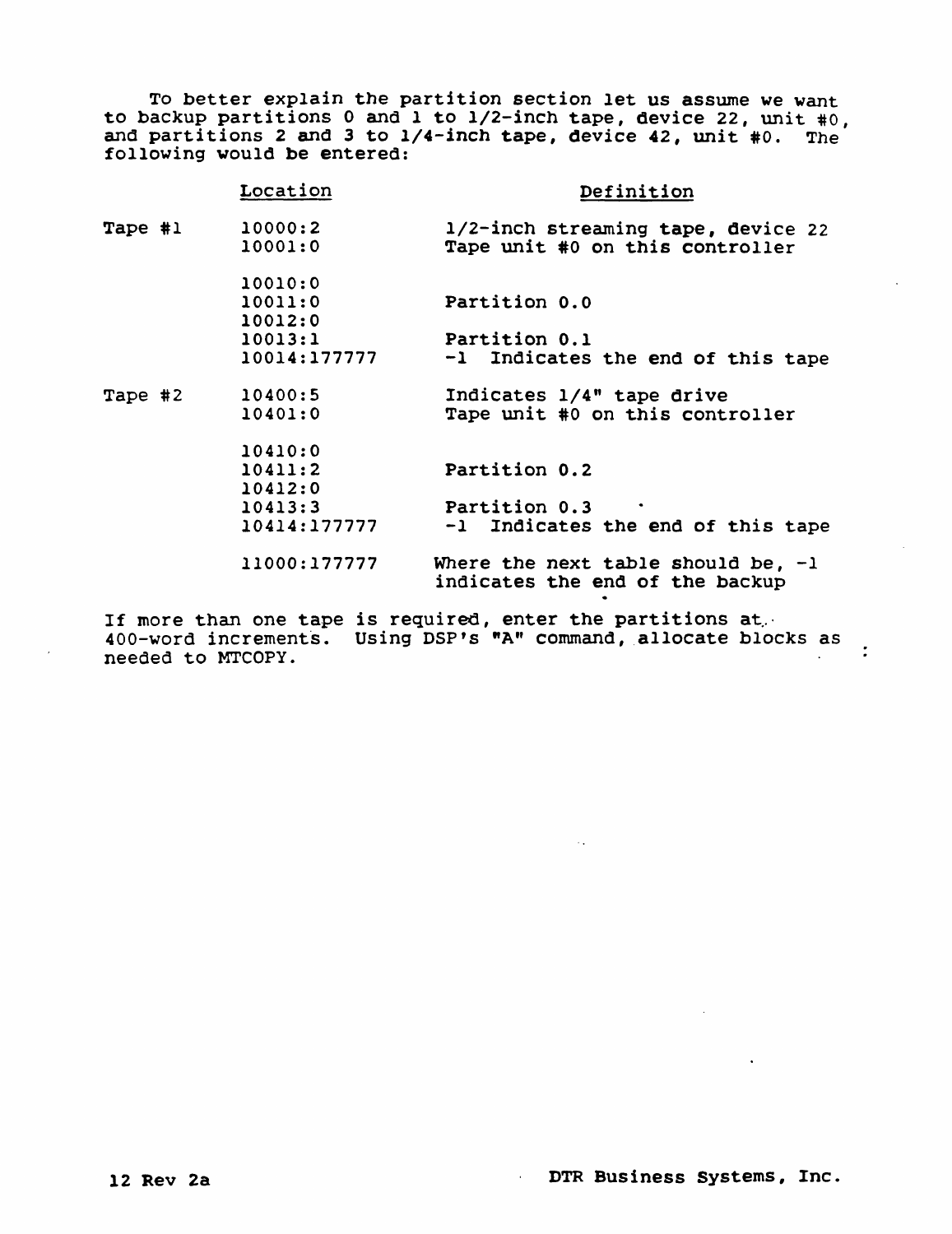#### THE SHUTDOWN PROGRAM

The shutdown program for MTCOPY can be a very simple program to start backups immediately, or it can include timing statements to start unattended backups at a certain time of the day. The simple program looks like this:

> 10 DIM A\$(lOO) 20 LET A\$="SHUTDOWN eXeCNFG, MTCOPY2" le =Control E 30 CHAIN A\$ <CONTROL C> tSAVE <22> MTBACKUP

Providing all users have logged off the system this program would immediately start a backup. It would be unattended if the correct flag was set. If you wanted to do backups at a specific time each night you could use the following example that automatically evicts each port at the specified time, and then shuts down to MTCOPY.

UNATTENDED TIME RESTRICTION SHUTDOWN PROGRAM

10 DIM A\$(25),I\$(100) 20 CALL 99,A\$ 30 LET H=A\$(15,16) 40 IF H=23 GOTO 100 50 SIGNAL 3,9000  $60$  LET  $A$ \$="" IIf 11:00 (PM) perform backup IWait 15 minutes and retry 70 GOTO 20<br>100 LET I\$="PORT eXe ALL EVICT\215\" Ie =Control E 110 LET I\$=I\$,"SHUTDOWN eXeCNFG,MTCOPY2" 120 CHAIN A\$ <CONTROL C> #SAVE <22> MTBACKUP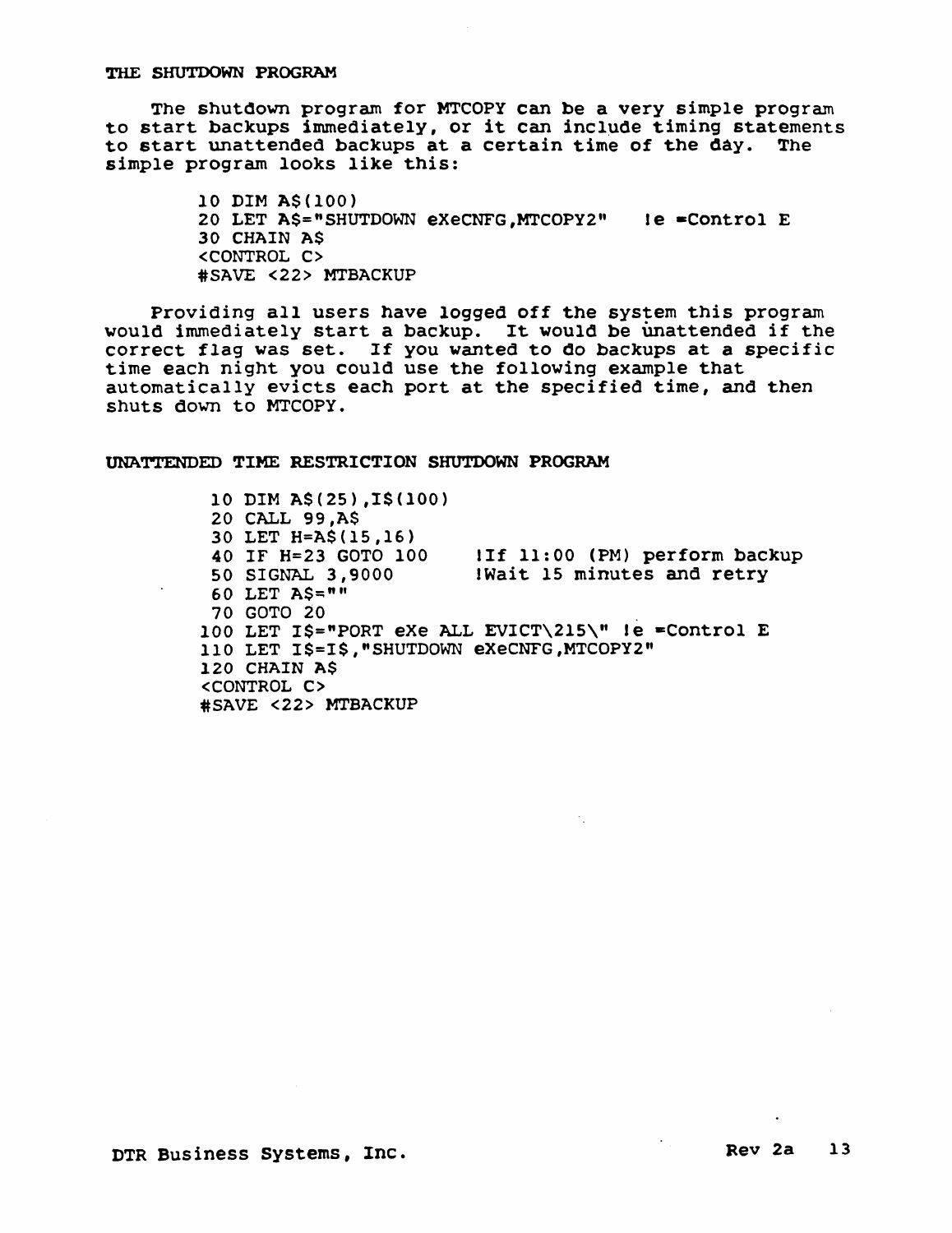#### TAPE CAPACITY

To determine how many logical units will fit on a tape, take a look at the following chart and find the tape drive type you will be using. You can convert logical unit blocks to megabytes with this calculation:

#QUERY @1/ ITo determine # of blocks on unit

BLOCKS /  $2048$  = MEGABYTES (mgb)

 $\mathbb{Z}^+$ 

## TAPE DRIVE CHART

| Tape Drive Type                                                                                                                                            | Capacity                                                                     | Media Type                                                                     | Transfers<br>Per/Minute                       |
|------------------------------------------------------------------------------------------------------------------------------------------------------------|------------------------------------------------------------------------------|--------------------------------------------------------------------------------|-----------------------------------------------|
| " Archive 9020<br>1/4<br>" Archive 9020<br>1/4<br>" Archive 5945L-2<br>1/4<br>" Archive 5945L-2<br>1/4<br>" Archive 2150L<br>1/4<br>" Archive 2150L<br>1/4 | $20$ mg $b$<br>27mgb<br>$45$ mg $b$<br>60mgb<br>$120$ mg $b$<br>$150$ mg $b$ | $300$ XL/P<br>600A or 600XTD<br>$300$ XL/P<br>600A or 600XTD<br>600A<br>600XTD | 5mgb<br>5mgb<br>5mgb<br>5mgb<br>5mgb<br>5mgb  |
| 1/2<br>Cipher $F880 -$<br>n<br>1600 bpi<br>3200 bpi<br>1600 bpi<br>$\mathcal{L}$<br>3200 bpi                                                               | $-42$ mgb<br>$84$ mgb<br>$63$ mg $b$<br>$126$ mg $b$                         | 2400 Ft<br>2400 Ft<br>3600 Ft<br>3600 Ft                                       | $7.5$ mg $b$<br>7.5mgb<br>$7.5$ mgb<br>7.5mgb |
| 500C<br>" Megatape<br>1/2<br>500C<br>" Megatape<br>1/2<br>750<br>" Megatape<br>1/2<br>750<br>Megatape<br>1/2                                               | 349mgb<br>$400$ mgb<br>$438$ mg $b$<br>$550$ mg $b$                          | 8K Blk Factor<br>16K Blk Factor<br>8K Blk Factor<br>16K Blk Factor             | 10mgb<br>10mgb<br>10mgb<br>10mgb              |
| GT-88/Exabyte<br>GT-88/Exabyte<br>GT-88/Exabyte                                                                                                            | 1166mgb<br>1750mgb<br>2332mgb                                                | 60 Minute<br>90 Minute<br>120 Minute                                           | 11mgb<br>llmgb<br>llmgb                       |

 $\sim 0.4$  and  $\sim 0.1$ 

 $\sim 100$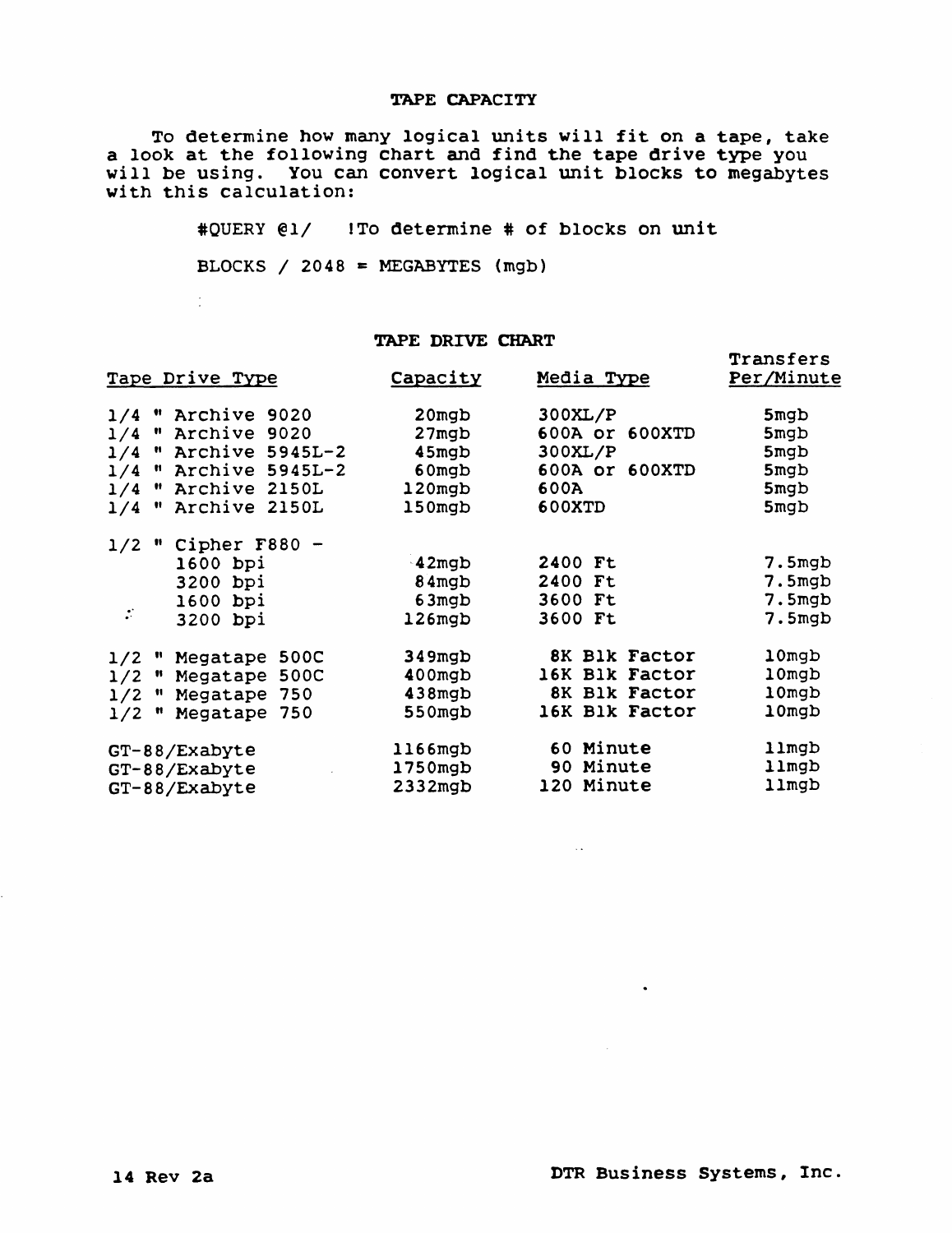#### BLOCKING FACTOR *(1/2* " TAPES ONLY)

MTCOPY 2.0, as delivered, is set to write data to the tape drive in 8K-byte blocks. The new version of MTCOPY allows you to manipulate this value to write out at 16K-byte blocks or change the value of how many sectors to read and write. Writing out at 16K-byte blocks is more efficient since it allows you to get 20% more data on a tape. To write at 16K, change location 255 to 40. When making this change be sure to do a verify after the first backup. If your magtape controller board Ooes not support 16Kbyte records, and cannot handle 64K words of memory, the copy is not good, and the verify operation will get an error at block number 20.

If you are using MTCOPY to transfer data from one drive type to another and they read and write in different sector sizes, you can specify to MTCOPY what sector size you want to read or write<br>in. For example, if you are going to take data from a Micropolis 170MB drive and put it on a Fujitsu 335MB drive, the Micropolis reads and writes in 13 sectors and the Fujitsu 335 reads and writes in 20 sectors. If you have created your 1/2-inch tapes under the Micropolis at 13 sectors, you can change the value at 255 to 13, and MTCOPY will read and write properly to the Fujitsu at 13 sectors instead of 20. AlSO, you could have changed the value to a 20 when you created the tapes on the Micropolis and made no modifications at the time of downloading to the Fujitsu.

 $\mathbf{c}$ 

 $\mathcal{L}^{\bullet}$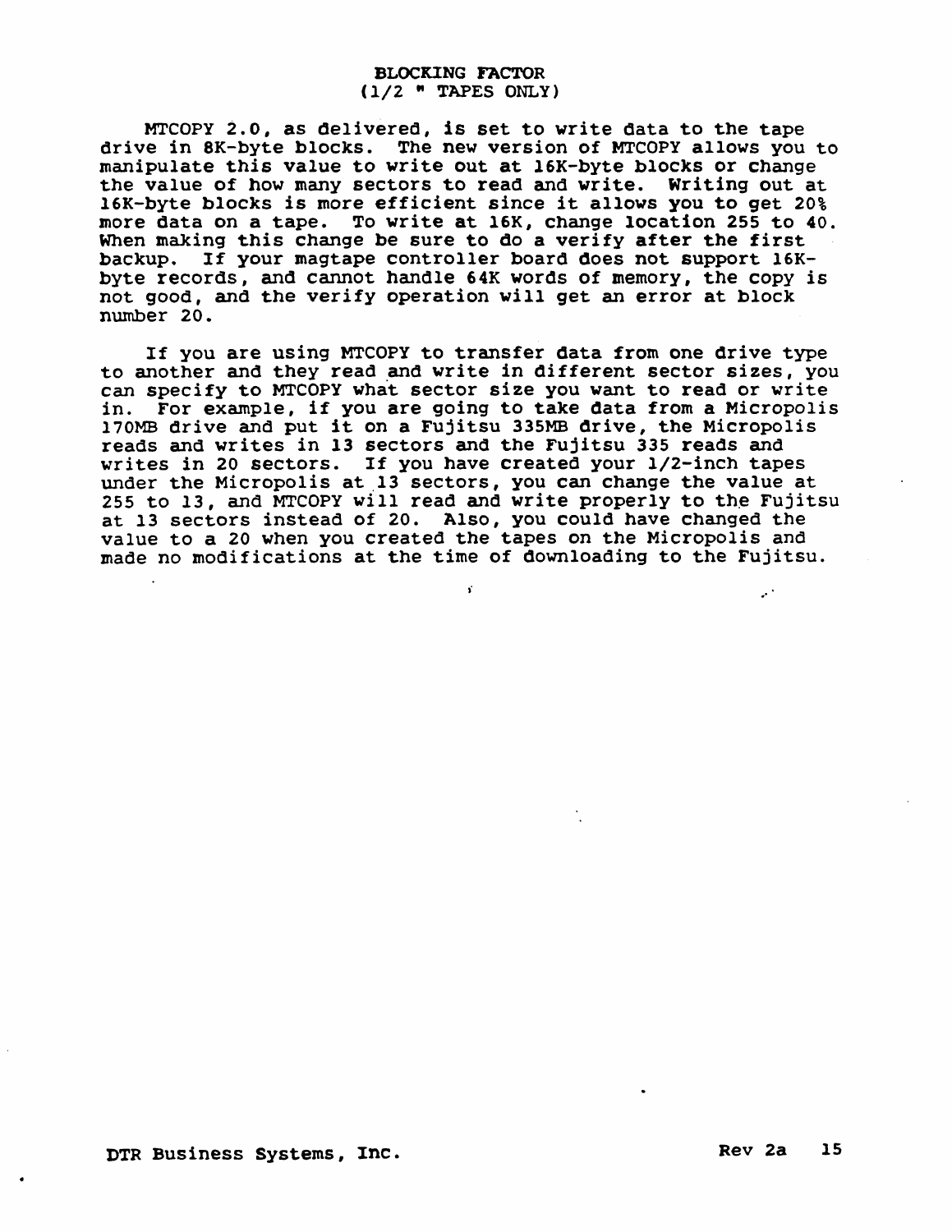#### TROUBLESHOOTING

#### TAPE ERRORS

Tape errors can occur for numerous reasons while copying or verifying during a backup. MTCOPY will halt and display a status indicator with the number of the block where the error was detected. MTCOPY will decode the status and display an error message. For example, an end of tape error will have a status of 105101 on the 1/2-inch tape drives. The following are possible problems you may encounter and what to do about them:

- 1) Irrecoverable Data Error try retensioning the tape, check all hardware connections, or replace the tape.
- 2) End of Tape when backing up, you are trying to copy too much onto one tape, subtract a partition from the end user tables; or the tape file position specified during a restore is not on this tape.
- 3) File Mark Detected when restoring or verifying be sure the tape file position on tape is pointing to the correct disk partition.
- 4) Parity error try retensioning the tape, check all hardware connections, or replace the tape.

#### DISK ERRORS

Hard and soft disk errors can occur during backups. MTCOPY handles them by logging them in a table and reporting them after the copy to the tape is finished. The user can specify to MTCOPY whether he wishes to see all soft errors. Location 257 in MTCOPY allows the manager to set up a threshold number to suppress a number of errors before they must be reported. For example, if the manager is not concerned about ten soft errors on the disk, he may put a 10 in that location; unless the program encounters more than 10 errors the user will never see them. If a hard disk error or a large number of soft errors has occurred, the program will halt and display the status and block where the errors were encountered. The user can then write down the block numbers and press 'C' to continue to go on to the next process. To verify that the errors are true, the system manager can try to display the blocks in DSP and if a trap occurs he knows that he has a hardware problem to take care of.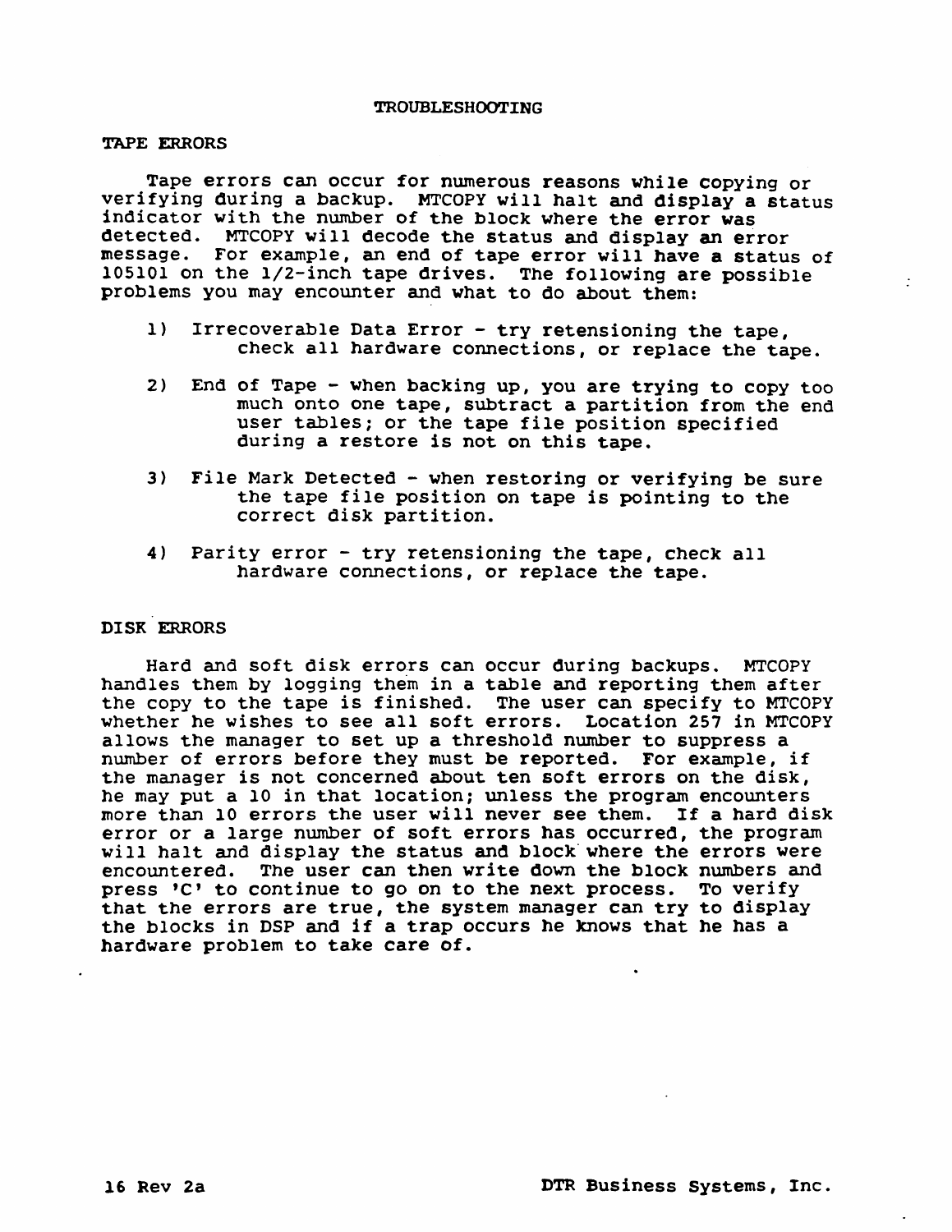#### GENERAL TROUBLESHOOTING

 $\bullet^{\star}$ 

- '1) System halts after the shutdown command Make sure starting address is 300 with the CHANGE command.
- 2) System halts after Copying 0 0 -<br>Check the revision of O/S specified to MTCOPY with what you are running under at location 254.
- 3) MTCOPY jumps to verifying when trying to backup Check for the MTCOPY PICD on the backplane.
- 4) MTCOPY shuts down to the Manager Menu -<br>Check location 250 and set to 177777 for automatic backup operation.
- S) MTCOPY not starting when shutdown from Basic program Check the unattended flag at 256 for a zero.
- 6) Tape error status: 104000 Block #: xxxxxx You have tried to copy too much information onto one tape. Subtract one partition and try again.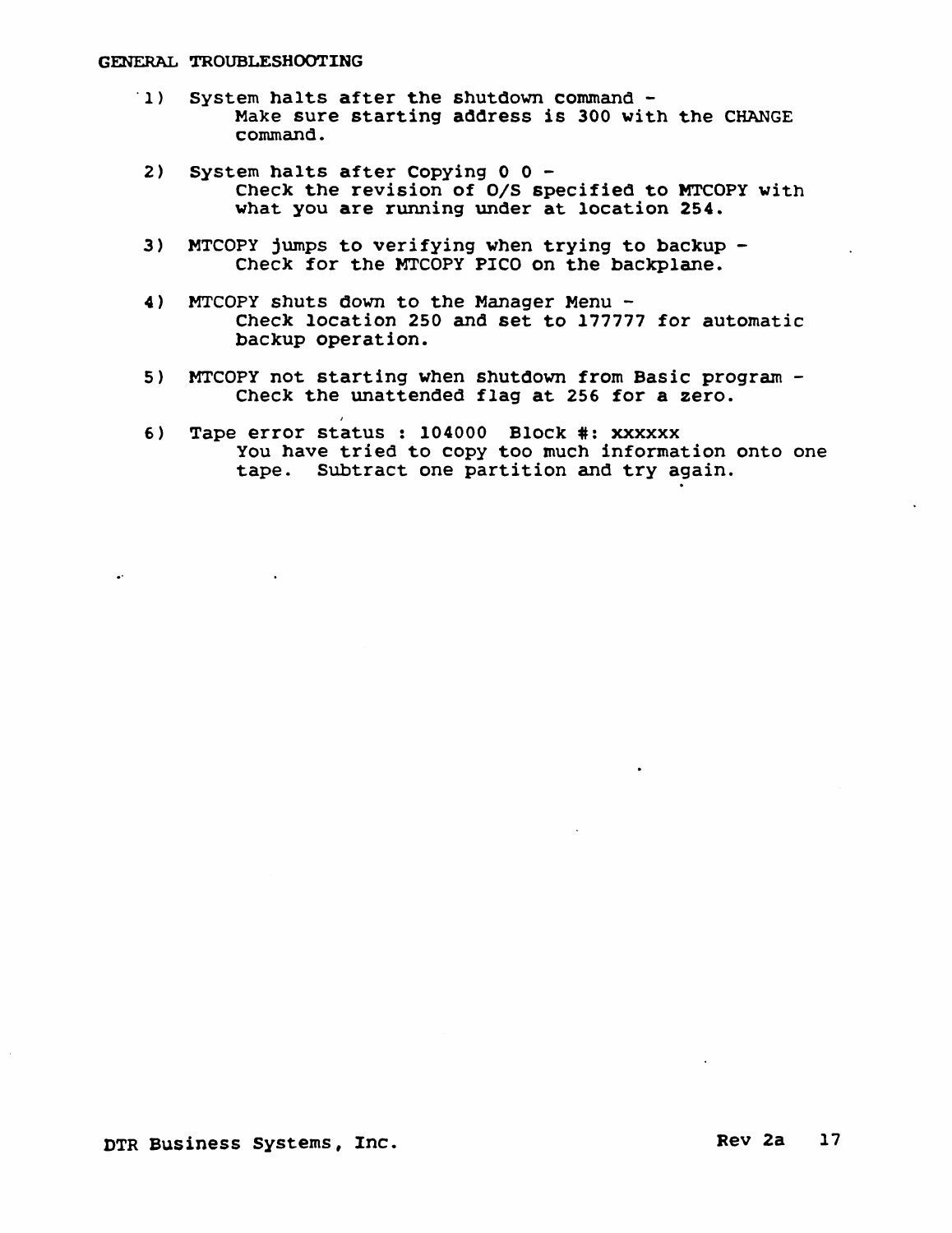#### INSTRUCTIONS FOR DTR BUSINESS SYSTEMS SOFTWARE PROTECTION DEVICE

A software protection device, commonly called a PICO-N, is used to protect against unauthorized duplication or use of DTR BUSINESS SYSTEMS' software. This device is designed to fit on the backplane of a POINT 4 or compatible CPU chassis. The device will have one or more Chips on the board, which will indicate which DTR BUSINESS SYSTEMS software packages are authorized with this device.

The chip(s) lettering will be on the top side of the board. TURN THE POWER TO THE CHASSIS OFF BEFORE INSTALLING THE PICO-N!. The right hand side of the PICO-N goes on pin 99 on the A-side of the backplane. The left hand side goes on pin 5, leaving pins 1-4 unused. CAREFULLY push the device onto the pins; if you feel any undue resistance, make sure the two rows of pins are lined up with the two rows of 'holes on the PICO-N. Any slot of the chassis may be used, except for the CPU slot (usually the top slot).

After installing the protection device, turn the power on to the chassis and check the operation of your system. If the device is not on correctly, the carry light may not flash after doing a STOP APL on the front panel, or the master port may not be operational. If this is the case, take the device off the backplane and re-check your system. .

## POINT 4 CHASSIS (Viewed from the back)

A side

B side

|                 |                |      |      |        | Jumper Saver |  |
|-----------------|----------------|------|------|--------|--------------|--|
|                 |                |      |      |        |              |  |
|                 |                |      |      |        |              |  |
| $2\overline{4}$ |                | etc. |      | 98 100 |              |  |
|                 | 1 <sup>3</sup> |      | 9799 |        |              |  |
| $Pin$ #         |                |      |      |        |              |  |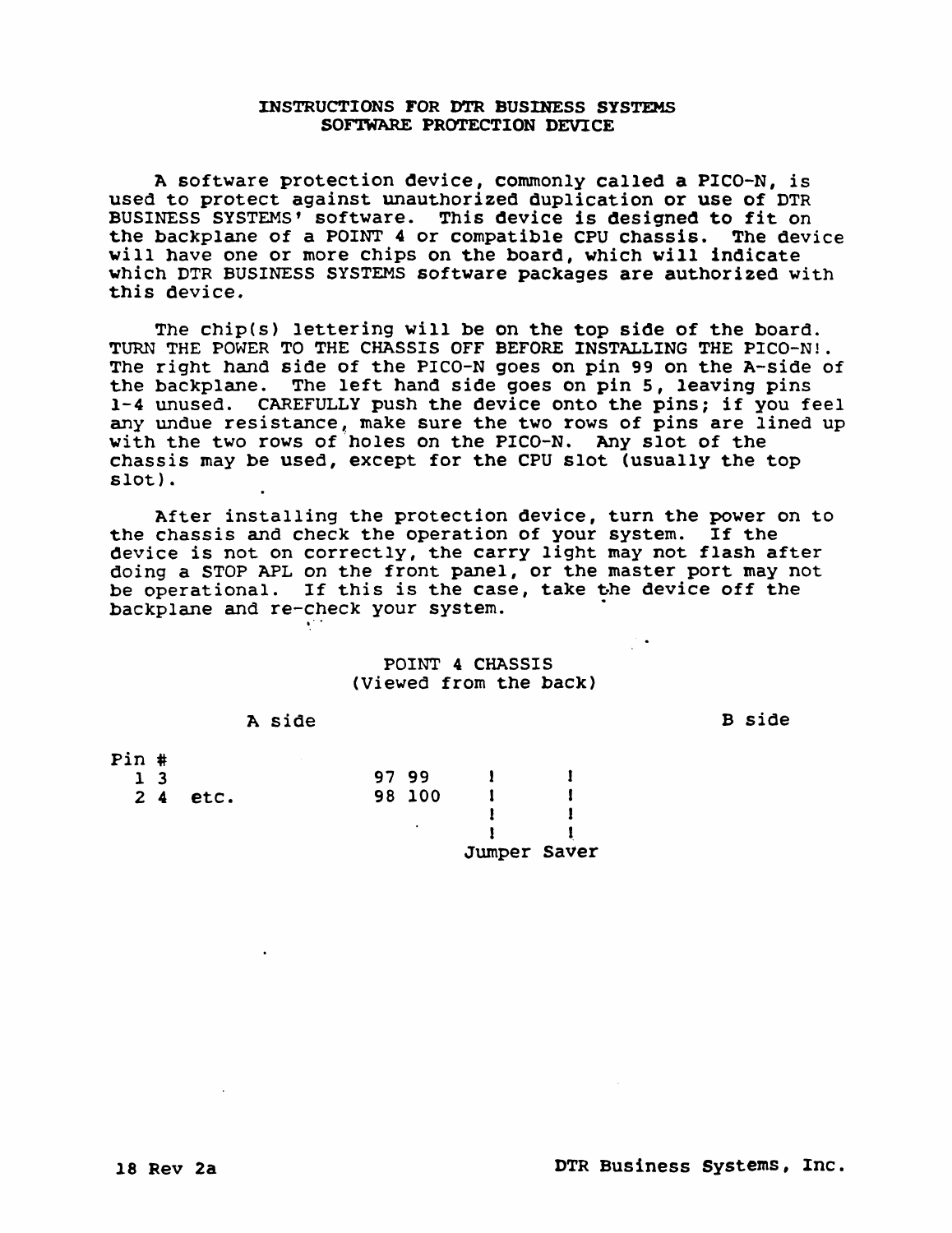$\mathcal{L}_{\mathcal{A}}$ 

 $\label{eq:2.1} \frac{1}{\sqrt{2}}\int_{\mathbb{R}^3}\frac{1}{\sqrt{2}}\left(\frac{1}{\sqrt{2}}\right)^2\frac{1}{\sqrt{2}}\left(\frac{1}{\sqrt{2}}\right)^2\frac{1}{\sqrt{2}}\left(\frac{1}{\sqrt{2}}\right)^2\frac{1}{\sqrt{2}}\left(\frac{1}{\sqrt{2}}\right)^2\frac{1}{\sqrt{2}}\left(\frac{1}{\sqrt{2}}\right)^2\frac{1}{\sqrt{2}}\frac{1}{\sqrt{2}}\frac{1}{\sqrt{2}}\frac{1}{\sqrt{2}}\frac{1}{\sqrt{2}}\frac{1}{\sqrt{2}}$ 

 $\mathcal{L}^{\text{max}}_{\text{max}}$  and  $\mathcal{L}^{\text{max}}_{\text{max}}$  $\label{eq:2.1} \mathcal{L}(\mathcal{L}^{\text{max}}_{\mathcal{L}}(\mathcal{L}^{\text{max}}_{\mathcal{L}}),\mathcal{L}^{\text{max}}_{\mathcal{L}}(\mathcal{L}^{\text{max}}_{\mathcal{L}}))$ 

 $\mathcal{L}^{\text{max}}_{\text{max}}$ 

 $\label{eq:2.1} \frac{1}{\sqrt{2}}\int_{0}^{\infty}\frac{1}{\sqrt{2\pi}}\left(\frac{1}{\sqrt{2\pi}}\right)^{2\alpha} \frac{1}{\sqrt{2\pi}}\int_{0}^{\infty}\frac{1}{\sqrt{2\pi}}\left(\frac{1}{\sqrt{2\pi}}\right)^{\alpha} \frac{1}{\sqrt{2\pi}}\frac{1}{\sqrt{2\pi}}\int_{0}^{\infty}\frac{1}{\sqrt{2\pi}}\frac{1}{\sqrt{2\pi}}\frac{1}{\sqrt{2\pi}}\frac{1}{\sqrt{2\pi}}\frac{1}{\sqrt{2\pi}}\frac{1}{\sqrt{2\pi}}$  $\mathcal{L}(\mathcal{L}^{\mathcal{L}})$  and  $\mathcal{L}^{\mathcal{L}}$  and  $\mathcal{L}^{\mathcal{L}}$ 

 $\mathcal{L}^{\text{max}}_{\text{max}}$  ,  $\mathcal{L}^{\text{max}}_{\text{max}}$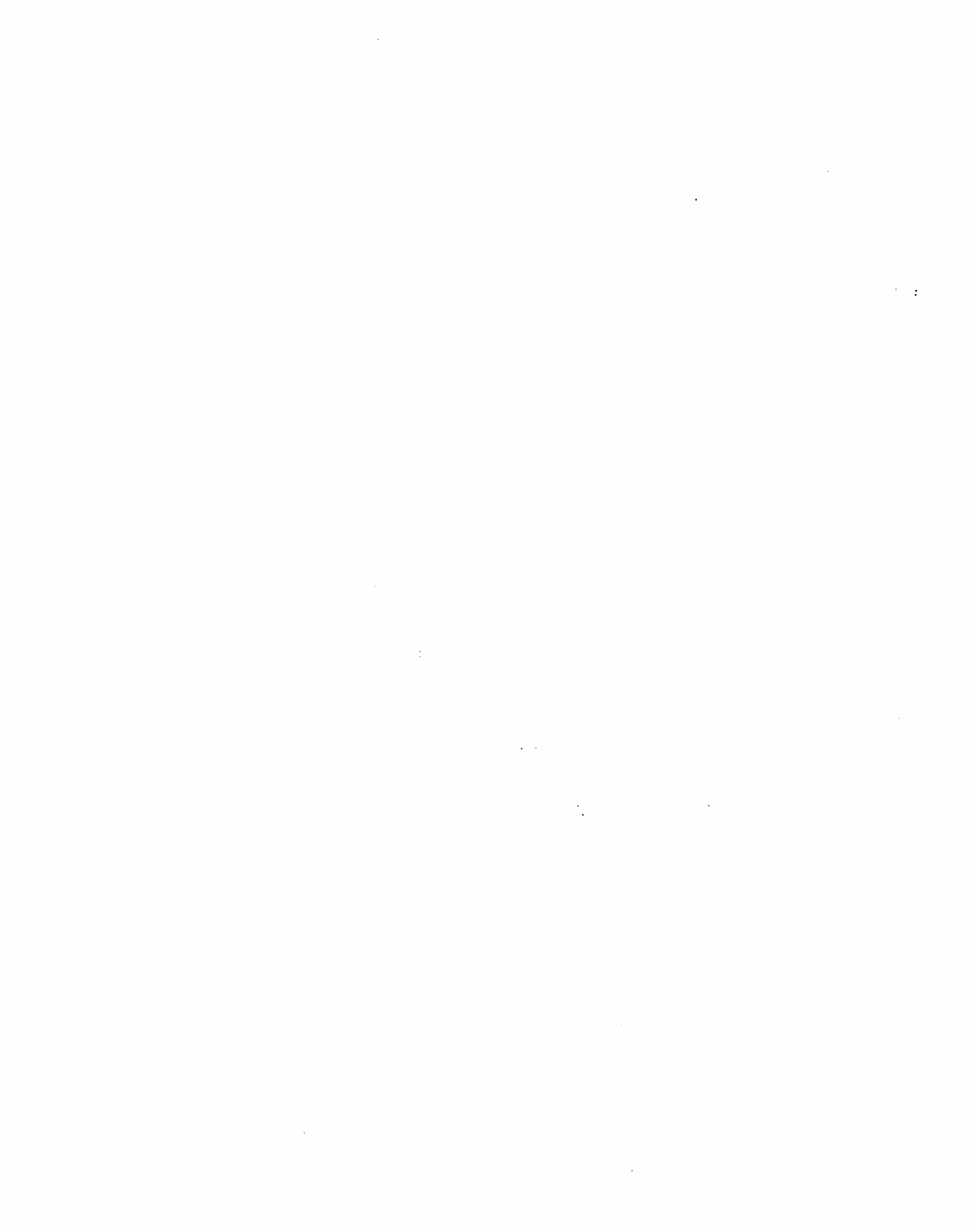

15442 Del Amo Avenue Tustin, CA 92680 (714) 259-0777

 $\frac{1}{2}$ 

t.

Ť